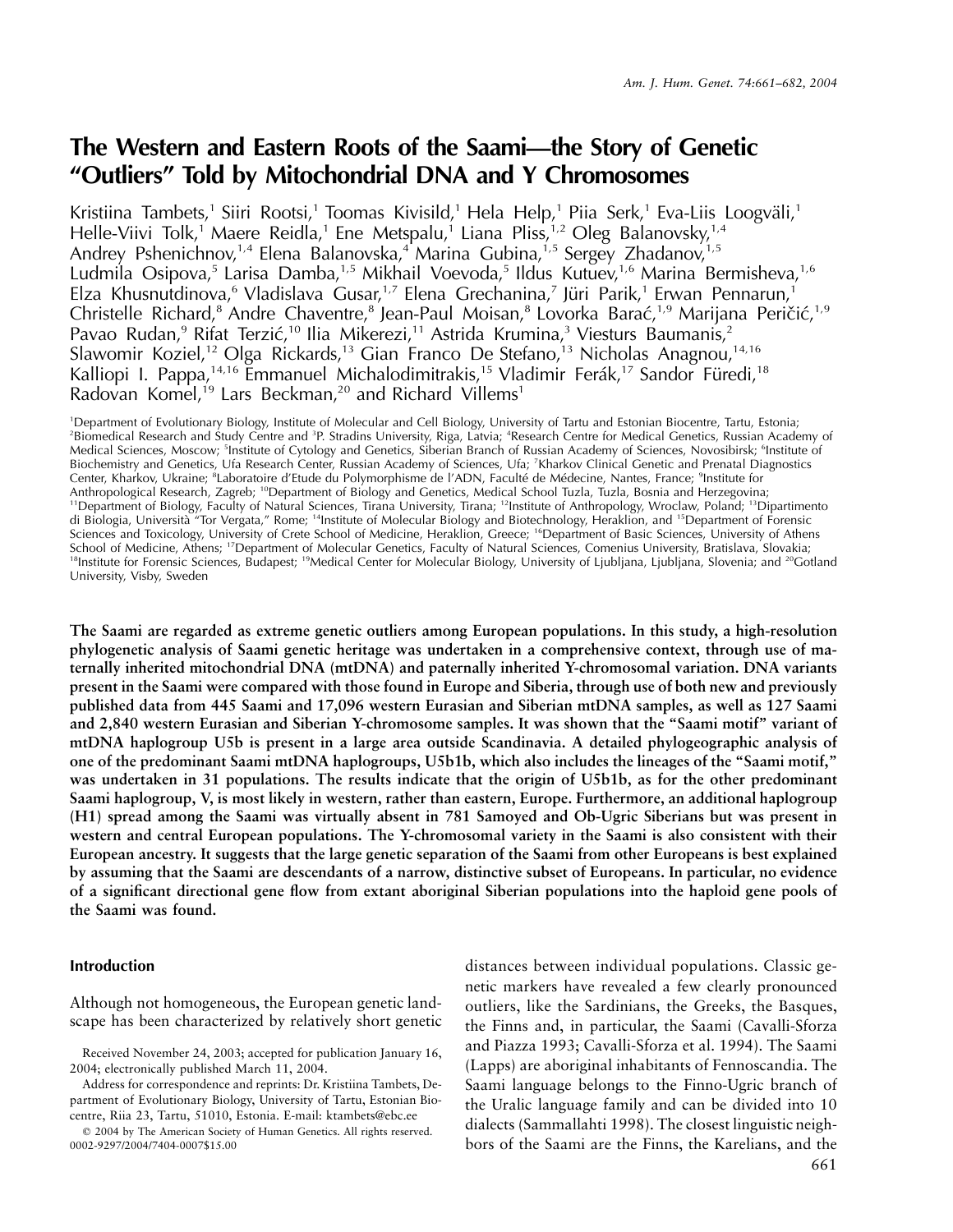Estonians. At present, ∼60,000 Saami live in the northern regions of Norway, Sweden, and Finland, as well as in the Russian Kola Peninsula (Haetta 1996). Soon after the beginning of the retreat of the ice sheets covering the area, in the 8th–10th millennia before present (BP), populations of hunters and fishermen, the producers of the Mesolithic Komsa and Fosna-Hensbacka cultures, inhabited the coastal region of Scandinavia, extending well into Finland and to the Kola Peninsula (Kozlowski and Bandi 1984; Nygaard 1989; Sumkin 1990). The linguistic affiliation of these pioneer settlers of the north is largely unknown, but it has been suggested that they are the descendants of the Ahrensburgian population, which migrated toward the north from western Europe, along the Atlantic coast of Norway. It has been proposed that they might have been the ancestors of the presentday Saami (e.g., Sumkin 1990). Another presumably important component in the postglacial recolonization of northern Fennoscandia came from the east, via Karelia and Finland. It has been associated with the movement of Mesolithic populations, carriers of post-Swiderian cultures, to the north. Starting in the Neolithic period, the northern population came into contact with tribes of territories lying to the south (e.g., Sumkin 1990). Thus, according to archeological data, the present-day Saami population might have been shaped in different times both by the eastern and western influences.

Analyses of classic chromosomal marker variation have demonstrated that the genetic distances between the Saami and other European populations are significantly larger than between any other pair of European populations (Cavalli-Sforza et al. 1994). This distinctive pattern has suggested to some that the genetic composition of the Saami population arose from extensive admixture between Caucasoid and Mongoloid populations. Estimates of the relative contribution of each have varied from an equal input to ∼80% Caucasoid and 20% Mongoloid genes (Guglielmino et al. 1990; Cavalli-Sforza et al. 1994, pp 272–273). However, not all classic genetic studies support an idea of an extensive Caucasoid-Mongoloid admixture in the Saami genetic background (e.g., Beckman et al. 1988, 1993).

Similarly, studies of mtDNA have identified large genetic distances between the Saami and other Europeans, including the Finns (Sajantila and Pääbo 1995; Sajantila et al. 1995). Likewise, Lahermo et al. (1996) found no overlap between Saami and the remaining European mtDNA patterns and concluded that the Saami and the Finns must have different genetic histories. One alternative hypothesis to explain the presence of genetic differences and language similarities in the Finns and the Saami involves a language shift by the Finns from Indo-European to Finno-Ugric (Sajantila and Pääbo 1995).

The combined sequence information from the first hypervariable segment (HVS-I) in the D-loop of mtDNA

and the variations in the mtDNA coding region of European populations have been exploited to generate a common phylogenetic nomenclature for mtDNA variants in Europe (Torroni et al. 1996; Macaulay et al. 1999). Classification of the Saami mtDNA lineages revealed that the absolute majority of these are clustered in a subset of the European mtDNA pool (Torroni et al. 1998; Villems et al. 1998), where two haplogroups— V and U—cover ∼80% of the variability of this subset (Torroni et al. 1998; Tambets et al. 2000).

In contrast to the predominance of European mtDNA haplogroups observed among the Saami, nearly half of their Y chromosomes share a TatC allele (haplogroup N3, according to the nomenclature of the Y Chromosome Consortium [YCC 2002]) with most Finno-Ugric and Siberian populations. This variant is found at high frequencies among Siberian populations, such as the Yakuts and the Buryats, but is virtually absent in western and Mediterranean Europe; even among the Norwegians and the Swedes, populations that have historically lived in close proximity to the Saami, it is found at frequencies of only 4%–8% (Zerjal et al. 2001; Passarino et al. 2002). High frequencies of the TatC allele have also been observed in Baltic (30%–40%) and Volga-Finnic–speaking populations (20%–50%) (Zerjal et al. 1997; Rootsi et al. 2000; Rosser et al. 2000; Semino et al. 2000; Laitinen et al. 2002). These findings have been interpreted according to the classic view that a substantial element of the Saami (and other European Finno-Ugric–speaking populations) genetic lineages originated in a recent migration from Asia (Zerjal et al. 1997, 2001).

Another half of the Saami paternal lineages have primarily mutations M170, SRY-1532, or M173 (Semino et al. 2000; Raitio et al. 2001; Wells et al. 2001). Accordingly, they are identified as haplogroups I, R1a, and R1b (YCC 2002). Y chromosomes possessing those mutations are widely spread in European populations (Rosser et al. 2000; Semino et al. 2000). Whereas SRY-1532 and M173 are present at moderate frequencies in some Siberian populations as well, M170 Y chromosomes are very rare there (Wells et al. 2001; Karafet et al. 2002).

Here, we first analyze mtDNA variation in the Swedish Saami and improve the resolution level of their Ychromosomal haplotypes. Second, we examine the hypothetical descent of the Saami gene pool from Siberian ancestors. We exploit extensive data on mtDNA and Ychromosome variation in Eurasia, in particular among Uralic-, Indo-European–, and Altaic-speaking populations in eastern Europe and western Siberia. Finally, we refine the phylogenetic topology of a frequent Saami mtDNA haplogroup, U5b, to identify the founder haplotypes. We draw conclusions about the possible origin of mtDNA and NRY haplotypes present in the Saami gene pool.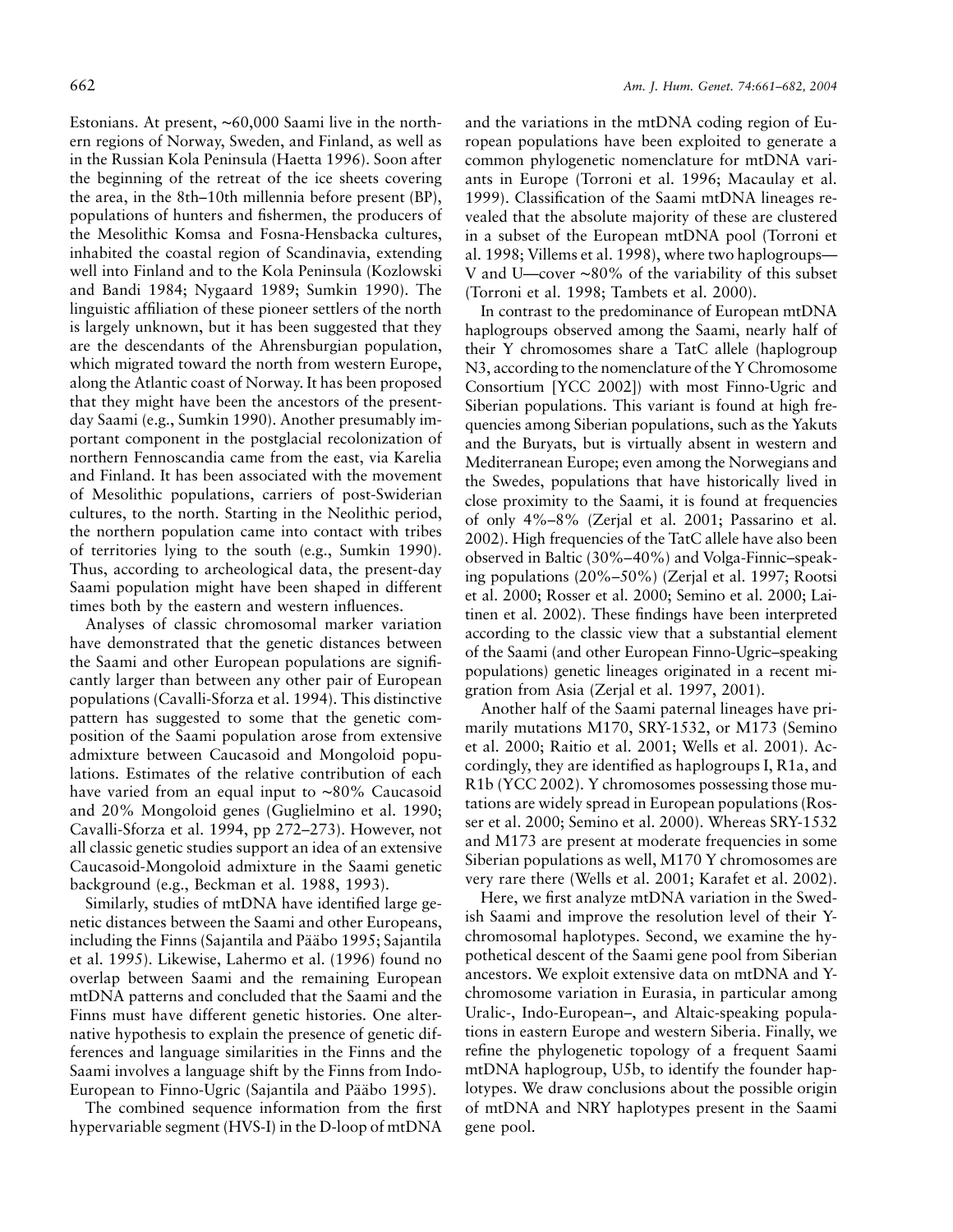### **Subjects and Methods**

#### *Population Samples*

We analyzed mtDNA sequences from 17,541 Eurasian individuals sampled from 65 different Eurasian populations (table 1). These data consist of previously published sequences ( $n = 9,154$ ) and new sequences analyzed in this study ( $n = 8,387$ ). Comparisons of different Saami subpopulations are presented separately in table 2. Y-chromosomal markers were also analyzed from 32 different populations. Data from 1,598 of a total of 2,967 individuals reported in table 3 were taken from published sources, whereas the remaining 1,369 DNA samples were extracted and analyzed in the present study. Further details about the populations other than the Saami will be published elsewhere. Blood samples were collected from healthy unrelated individuals after obtaining informed consent. DNA was extracted using the phenol-chloroform method, as used by Sambrook (1989).

### *mtDNA Analysis*

HVS-I was sequenced between nucleotide positions (nps) 16024 and 16383 of the revised Cambridge Reference Sequence (Andrews et al. 1999) in 73 Swedish Saami and 8,314 other mtDNA samples. RFLP analysis of diagnostic mtDNA positions was performed, and mtDNA haplogroups were assigned to each sample by use of published criteria (Torroni et al. 1992, 1994, 1996; Richards et al. 1998; Macaulay et al. 1999; Schurr et al. 1999; Finnila¨ et al. 2000, 2001; Herrnstad et al. 2002; Kivisild et al. 2002). In addition, all U5b genomes  $(n = 160)$  from 31 populations were typed by sequencing for the np 5656 A $\rightarrow$ G mutation that differentiates between individuals belonging to haplogroups U5b\* and U5b1. All identified U5b1 individuals (5656G) were further sequenced to assess the variation at nps 7385 (A or G) and 10927 (T or C). A summary of these data is given in table 4.

#### *Y-Chromosome Analysis*

Sixteen Y-chromosomal biallelic markers were assayed in 1,369 DNA samples. Nomenclature of haplogroups is as defined by the YCC (2002). Markers were analyzed as follows. The polymorphic SNPs underlying markers M52, M130 (RSP4Y), M170, M173, M178, M201 (Underhill et al. 2001), M269 (Cruciani et al. 2002), and M242 (Seielstad et al. 2003) were assayed after PCR amplification and sequencing. Markers M9, Tat, SRY-1532, 92R7, M89, and P43 were assayed through restriction digest analysis by use of published protocols (Mathias et al. 1994; Whitfield et al. 1995; Zerjal et al. 1997; Akey et al. 2001; Raitio et al. 2001;

Karafet et al. 2002). The YAP and 12f2 polymorphisms were identified following the procedures of Hammer and Horai (1995) and Casanova et al. (1985), respectively. Furthermore, 35 Swedish Saami DNA samples that have previously been analyzed for Y-chromosomal variation by Rosser et al. (2000) were also typed in the present study for the biallelic markers M89, M52, M130 (RSP4Y), M170, M173, M178, M201, and M269 (YCC 2002).

# *Sequencing*

PCR-amplified products were purified using shrimp alkaline phosphatase and exonuclease treatment following Kaessmann (1999). These were sequenced using the DYEnamic ET terminator cycle sequencing kit (Amersham Pharmacia Biotech) on an ABI 377 DNA Sequencer. Sequences were aligned and analyzed using the Genetics Computer Group Wisconsin Package.

## *Data Analysis*

Principal-component (PC) analysis was undertaken using the POPSTR program, kindly provided by H. Harpending (see details described by Richards et al. [2002]). Only those haplogroups that had a noticeable impact on the scatterplot were used for the analysis (the sum of the absolute values for both coordinates of each allele was  $>0.2$  [M, V, U5, H, A, J, and U4 for mtDNA and Q, N2, I, R1b, R1a, and N3 for the Y chromosome]). Bayesian 95% credible regions (CRs) for haplogroup frequencies were calculated with the computer program SAMPLING, kindly provided by V. Macaulay. The diversity of mtDNA haplotypes was estimated as by Nei (1987).

Phylogenetic networks of mtDNA HVS-I haplotypes were constructed using the program Network 3.1.1.1 (Fluxus Engineering Web site). Different weights were assigned to substitutions, as in the study by Richards et al. (1998). Coalescence-age calculations and SDs were estimated following the formulae of Forster et al. (1996) and Saillard et al. (2000).

### **Results**

### *Saami mtDNA Haplogroup Frequencies*

The mtDNA haplogroup frequencies were estimated in Swedish Saami ( $n = 73$ ) and in 8,314 samples from different European and Siberian populations, through use of HVS-I sequencing and RFLP analysis. The combined D-loop and coding region information also enabled us to infer the haplogroup affiliations from previously published data for the Finnish, Swedish, and Norwegian Saami (Sajantila et al. 1995; Dupuy and Olaisen 1996; Delghandi et al. 1998) that has been scored for the presence of the HVS-I polymorphisms (fig. 1; tables 1 and 2).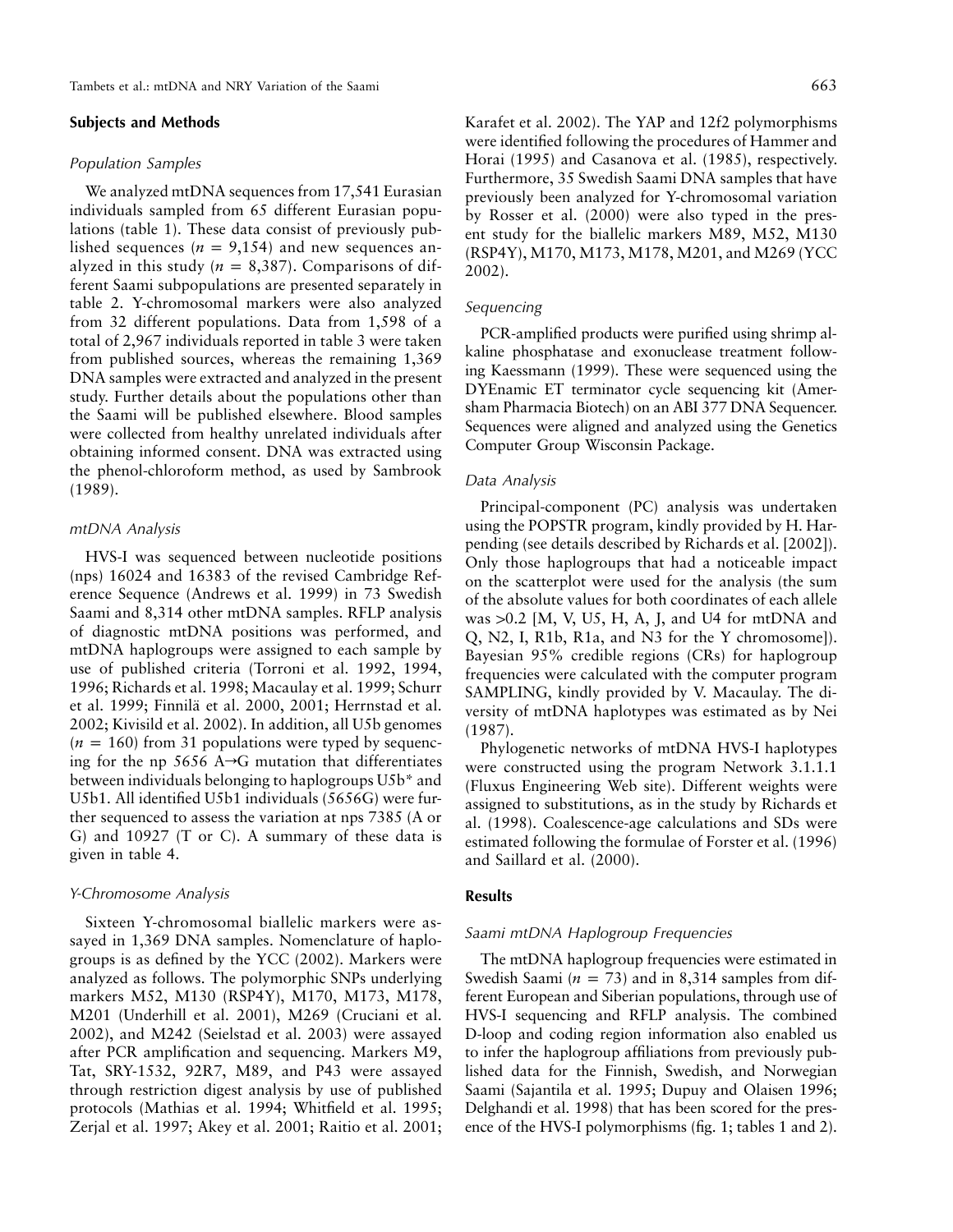# Frequencies (%) of the Predominant mtDNA Haplogroups of the Saami among Other Eurasian Populations

|                                              |                                 |                                |                  | FREQUENCY OF HAPLOGROUP                           | (%)              |                |                |                                                                                                                                      |
|----------------------------------------------|---------------------------------|--------------------------------|------------------|---------------------------------------------------|------------------|----------------|----------------|--------------------------------------------------------------------------------------------------------------------------------------|
| <b>REGION AND</b><br>POPULATION <sup>a</sup> | LANGUAGE<br>FAMILY <sup>b</sup> | <b>SAMPLE</b><br><b>SIZE</b>   | V                | U5b1b1 $\text{c}$ H1 <sup>d</sup> D5 $\text{c}$ Z |                  |                |                | <b>REFERENCE(S)</b>                                                                                                                  |
| Scandinavia:                                 |                                 |                                |                  |                                                   |                  |                |                |                                                                                                                                      |
| *Saami                                       | U-FU                            | 445                            | 41.6             | 47.6                                              |                  |                |                | 2.5 3.1 1.3 Sajantila et al. 1995, corrected by Bandelt et al. 2001; Dupuy and Olaisen 1996;<br>Delghandi et al. 1998; present study |
| *Swedes                                      | $IE-G$                          | 503                            | 3.2              | .8                                                | $3.4 \quad 0$    |                |                | .4 Sajantila et al. 1996; present study                                                                                              |
| *Norwegians                                  | $IE-G$                          | 641                            | 3.4              | 1.2                                               | $1.9 \quad 0$    |                |                | .6 Dupuy and Olaisen 1996; Opdal et al. 1998; Helgason et al. 2001; Passarino et<br>al. 2002                                         |
| Northern Europe:                             |                                 |                                |                  |                                                   |                  |                |                |                                                                                                                                      |
| *Karelians                                   | U-FU                            | 83                             | 6.0              | 6.0                                               | 6.0              | $1.2 \quad 0$  |                | Sajantila et al. 1995                                                                                                                |
| *Finns                                       | U-FU                            | 581                            | 6.4              | 6.7                                               | 3.6              |                |                | .2 1.5 Pult et al. 1994; Sajantila et al. 1995; Lahermo et al. 1996; Kittles et al. 1999;<br>Meinilä et al. 2001                     |
| *Estonians                                   | U-FU                            | 545                            | 3.3              | .7                                                | 4.8              |                | $.2 \quad 0$   | Sajantila et al. 1995, 1996; present study                                                                                           |
| Latvians                                     | IE-B                            | 299                            | 3.0              | $\overline{0}$                                    | 1.0              | $\overline{0}$ | $\overline{0}$ | Present study                                                                                                                        |
| Lithuanians                                  | IE-B                            | 45                             | 2.2              | 2.2                                               | 2.2              | $\overline{0}$ | $\overline{0}$ | Present study                                                                                                                        |
| North-Russians                               | IE-S                            | 134                            | $\overline{0}$   | 3.0                                               |                  | $2.2$ $5.2$ 0  |                | Present study                                                                                                                        |
| Eastern Europe:                              |                                 |                                |                  |                                                   |                  |                |                |                                                                                                                                      |
| *Russians                                    | IE-S                            | 761                            | 3.8              | 1.2                                               | 1.2              | $\overline{0}$ |                | .3 Orekhov et al. 1999; Malyarchuk et al. 2001, 2002; present study                                                                  |
| Ukrainians                                   | IE-S                            | 686                            | 4.8              | .6                                                | 1.5              | $\overline{0}$ |                | .1 Malyarchuk et al. 2001; present study                                                                                             |
| *Poles                                       | IE-S                            | 583                            | 4.5 <sup>8</sup> | .7                                                | 1.0              | $\overline{0}$ | $\overline{0}$ | Richards et al. 2000; Malyarchuk et al. 2002; present study                                                                          |
| *Northwestern Europe                         | $IE-C/G$                        | $1,851$ $(1,547)$ <sup>f</sup> | 2.8 <sup>8</sup> | $\overline{0}$                                    | 1.6              | $\overline{0}$ | $\overline{0}$ | Piercy et al. 1993; Richards et al. 1996, 2000; Helgason et al. 2000, 2001                                                           |
| Volga-Ural region:                           |                                 |                                |                  |                                                   |                  |                |                |                                                                                                                                      |
| *Maris                                       | U-FU                            | 147                            | 10.2             | .7                                                | .7               | $\mathbf{0}$   |                | 2.7 Sajantila et al. 1995; Bermisheva et al. 2002; present study                                                                     |
| *Mordvin                                     | U-FU                            | 111                            | 3.6              | 2.7                                               | $\mathbf{0}$     | $\mathbf{0}$   | $\mathbf{0}$   | Sajantila et al. 1995; Bermisheva et al. 2002                                                                                        |
| Komis                                        | U-FU                            | 340                            | .6               | 1.8                                               | 2.1              | 1.8            |                | 1.8 Bermisheva et al. 2002; present study                                                                                            |
| Udmurts                                      | U-FU                            | 182                            | .5               | $\overline{0}$                                    | 8.2              | $\overline{0}$ |                | 7.1 Bermisheva et al. 2002; present study                                                                                            |
| Chuvashes                                    | $A-T$                           | 89                             | 5.6              | 1.1                                               | 2.2              | $\mathbf{0}$   | $\mathbf{0}$   | Richards et al. 2000; Bermisheva et al. 2002                                                                                         |
| Tatars                                       | $A-T$                           | 176                            | 4.5              | $\overline{0}$                                    | $\boldsymbol{0}$ | $\mathbf{0}$   | $\mathbf{0}$   | Bermisheva et al. 2002; present study                                                                                                |
| Bashkirs                                     | $A-T$                           | 209                            | 3.3              | 2.4                                               | $\mathbf{0}$     | $\mathbf{0}$   |                | 1.0 Bermisheva et al. 2002                                                                                                           |
| Southern Europe:                             |                                 |                                |                  |                                                   |                  |                |                |                                                                                                                                      |
| *Italians                                    | IE-R                            | 397 $(240)^f$                  | 1.7 <sup>s</sup> | $\overline{0}$                                    | 1.0              | $\overline{0}$ | $\theta$       | Francalacci et al. 1996; Richards et al. 2000; Mogentale-Profizi et al. 2001;<br>Tagliabracci et al. 2001; present study             |
| Sardinians                                   | $IE-R$                          | $115(133)^f$                   | 6.0 <sup>8</sup> | $\boldsymbol{0}$                                  | .9               | $\mathbf{0}$   | $\overline{0}$ | Richards et al. 2000; Cali et al. 2001                                                                                               |
| *Sicilians                                   | $IE-R$                          | 732 $(634)^f$                  | 2.2 <sup>8</sup> | $\mathbf{0}$                                      | $\cdot^8$        | $\overline{0}$ | $\overline{0}$ | Di Rienzo and Wilson 1991; Richards et al. 2000; Cali et al. 2001; Forster et<br>al. 2002; present study                             |
| Cypriots                                     | IE                              | 188                            | $\mathbf{0}$     | $\mathbf{0}$                                      | 1.6              | $\mathbf{0}$   | $\mathbf{0}$   | Present study                                                                                                                        |
| Greeks (mainland and Crete)                  | $\rm IE$                        | 399 (414) <sup>f</sup>         | .7 <sup>g</sup>  | $\mathbf{0}$                                      | $\mathbf{0}$     | $\overline{0}$ | $\mathbf{0}$   | Richards et al. 2000; present study                                                                                                  |
| Albanians                                    | IE                              | 199                            | .5               | $\mathbf{0}$                                      | $\mathbf{0}$     | $\theta$       | $\mathbf{0}$   | Present study                                                                                                                        |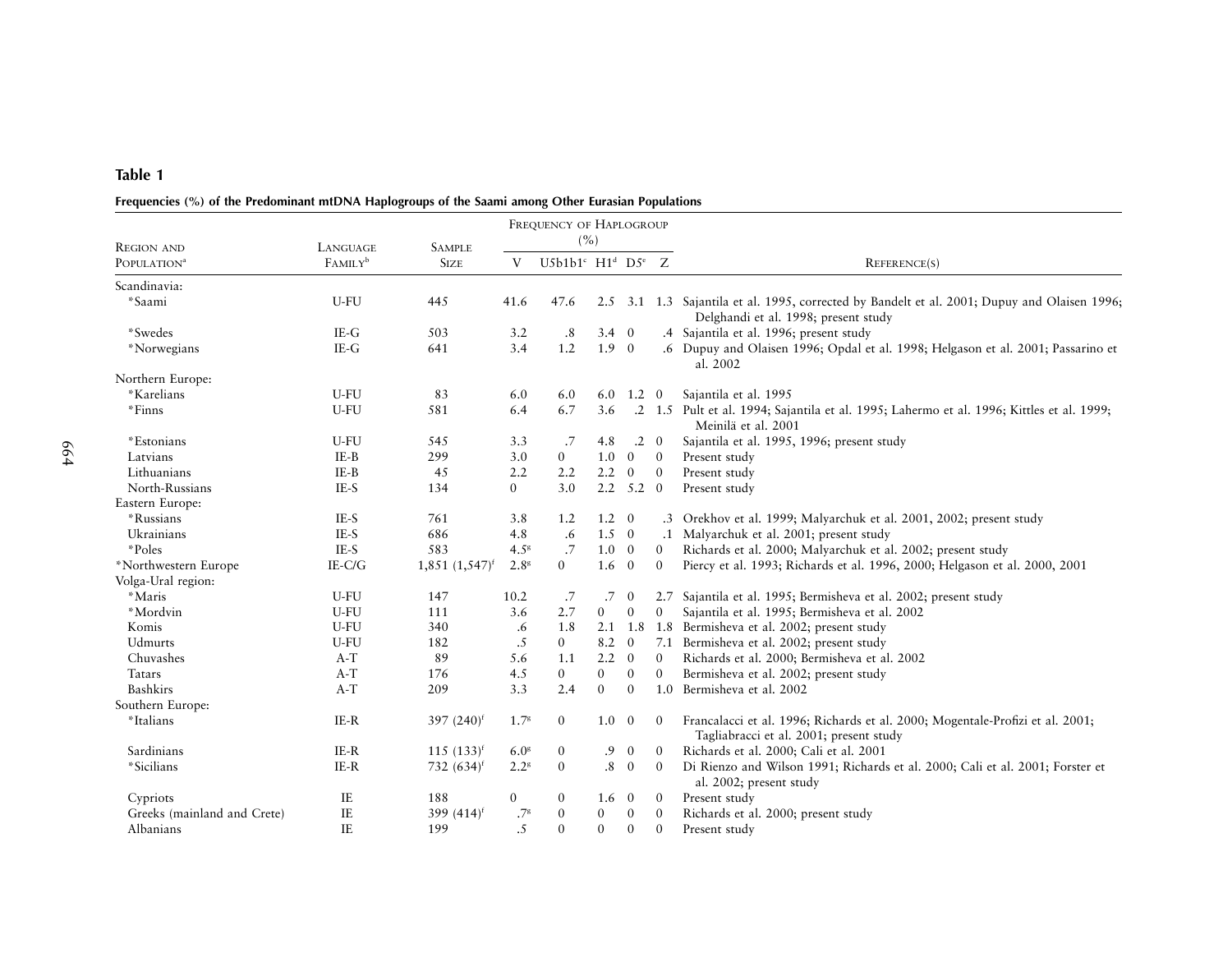| Croats           | IE-S              | 440           | 2.7              | .5               | .5              | $\overline{0}$ | $\mathbf{0}$   | Present study                                                                                             |
|------------------|-------------------|---------------|------------------|------------------|-----------------|----------------|----------------|-----------------------------------------------------------------------------------------------------------|
| <b>Bosnians</b>  | IE-S              | 395           | 3.3              | .8               | $\cdot^8$       | $\overline{0}$ | $\cdot$ 3      | Malyarchuk et al. 2003; present study                                                                     |
| Western Europe:  |                   |               |                  |                  |                 |                |                |                                                                                                           |
| *French          | $IE-R$            | 577           | 3.1              | $\cdot$ 3        | 2.3             | $\overline{0}$ | $\theta$       | Rousselet and Mangin 1998; Danan et al. 1999; Richards et al. 2000; Cali et al.<br>2001; present study    |
| *Spaniards       | IE-R              | 479 $(293)^f$ | 2.0 <sup>8</sup> | $\mathbf{0}$     | $.4\phantom{0}$ | $\overline{0}$ | $\theta$       | Corte-Real et al. 1996; Salas et al. 1998; Crespillo et al. 2000                                          |
| *Portugese       | $IE-R$            | 295 $(54)^f$  | 3.7 <sup>8</sup> | $\mathbf{0}$     | 1.4             | $\overline{0}$ | $\theta$       | Corte-Real et al. 1996; Pereira et al. 2000                                                               |
| *Basques         | Isolate           | $106(97)^t$   | $12.4^{\circ}$   | $\mathbf{0}$     | $\overline{0}$  | $\mathbf{0}$   | $\mathbf{0}$   | Bertranpetit et al. 1995; Corte-Real et al. 1996                                                          |
| *Central Europe: |                   |               |                  |                  |                 |                |                |                                                                                                           |
| *Germans         | $IE-G$            | 582           | 4.3 <sup>g</sup> | $\overline{0}$   | 2.9             | $\mathbf{0}$   | $\theta$       | Richards et al. 1996; Hofmann et al. 1997; Baasner et al. 1998; Lutz et al.<br>1998; Pfeiffer et al. 1999 |
| *Swiss           | IE-G              | 230           | 3.9              | $\overline{0}$   | $\cdot$ .9      | $\mathbf{0}$   | $\theta$       | Pult et al. 1994; Dimo-Simonin et al. 2000                                                                |
| Austrians        | $IE-G$            | 101           | 1.0              | $\overline{0}$   | $\overline{0}$  | $\overline{0}$ | $\overline{0}$ | Parson et al. 1998                                                                                        |
| Hungarians       | U-FU              | 116           | 2.6              | .9               | 1.7             | $\overline{0}$ | $\theta$       | Present study                                                                                             |
| Czechs           | IE-S              | 177           | 4.0              | $\overline{0}$   | .6              | $\overline{0}$ | $\overline{0}$ | Richards et al. 2000; present study                                                                       |
| Slovaks          | IE-S              | 129           | 2.3              | $\Omega$         | 4.7             | $\overline{0}$ | $\overline{0}$ | Present study                                                                                             |
| Slovenes         | IE-S              | 110           | 5.5              | 1.8              | $3.6 \quad 0$   |                | $\theta$       | Present study                                                                                             |
| Caucasus         | IE, CA-N/S; A-M/T | 1,383         | $\cdot$ 5        | $\cdot$          | $.5\,$          | $\mathbf{0}$   | .7             | Richards et al. 2000; present study                                                                       |
| Siberia:         |                   |               |                  |                  |                 |                |                |                                                                                                           |
| Khants           | U-FU              | 255           | $\overline{0}$   | $\mathbf{0}$     | $\overline{0}$  | $\mathbf{0}$   | $\mathbf{0}$   | Present study                                                                                             |
| Mansis           | U-FU              | 138           | .7               | $\mathbf{0}$     | $\overline{0}$  | .7             | $\overline{0}$ | Derbeneva et al. 2002b; present study                                                                     |
| Nganasans        | U-SA              | 131           | $\overline{0}$   | $\mathbf{0}$     | .8              | $\overline{0}$ | 2.3            | Derbeneva et al. 2002a; present study                                                                     |
| Nenets           | U-SA              | 137           | $\boldsymbol{0}$ | $\boldsymbol{0}$ | $\mathbf{0}$    | $\mathbf{0}$   | $\mathbf{0}$   | Saillard et al. 2000; present study                                                                       |
| Selkups          | U-SA              | 120           | $\overline{0}$   | $\theta$         | $\overline{0}$  | $\mathbf{0}$   | $\mathbf{0}$   | Present study                                                                                             |
| Kets             | Isolate           | 104           | $\mathbf{0}$     | $\mathbf{0}$     | $\overline{0}$  | $\mathbf{0}$   | 2.9            | Derbeneva et al. 2002a; present study                                                                     |
| Dolgans          | $A-T$             | 130           | $\theta$         | $\mathbf{0}$     | .8              | $\mathbf{0}$   |                | 1.5 Present study                                                                                         |
| *Yakuts          | $A-T$             | 395           | $\overline{0}$   | .5               | $\overline{0}$  | $\mathbf{0}$   | $\mathbf{0}$   | Fedorova et al. 2003; Pakendorf et al. 2003; Puzyrev et al. 2003                                          |
| *Buryats         | $A-M$             | 126           | $\overline{0}$   | $\mathbf{0}$     | $\mathbf{0}$    | $\mathbf{0}$   |                | 1.6 Pakendorf et al. 2003                                                                                 |
| Evenks           | A-TN              | 105           | $\theta$         | $\theta$         | $\overline{0}$  | $\theta$       | 1.0            | Present study                                                                                             |
| Altaians         | $A-T$             | 339           | $\overline{0}$   | $\mathbf{0}$     | $\mathbf{0}$    | .3             | 5.0            | Present study                                                                                             |
| Total            |                   | 17,541        |                  |                  |                 |                |                |                                                                                                           |

a Populations for which frequencies were deduced from published HVS-I sequences are indicated by an asterisk (\*). Populations are divided into geographic regions; for northwestern Europe (consists of Scots [n = 891], English and Welsh [n = 426], Irish [n = 101], and Icelanders [n = 433]) and for the Caucasus region (consists of Nogays [n = 183], Adygeis [n = 159], Abazins [n = 64], Kabardins [n = 66], Karachays [n = 106], Kumyks [n = 109], Kalmyks [n = 120], Georgians [n = 138], Southern Ossetians [n = 198], Armenians [n = 192], and Azeris  $[n = 48]$ , only summary data are shown.

<sup>b</sup> Language-family codes used for each population are as follows: U = Uralic (FU = Finno-Ugric; SA = Samoyedic); IE = Indo-European (B = Baltic; C = Celtic; G = Germanic; R  $p =$  Romance; S = Slavic); A = Altaic (M = Mongolic; T = Turkic, TN = Tungusic); CA = Caucasian (N = North; S = South).

c Only haplotypes with HVS-I motif 16144-16189-16270 and its derivatives have been taken into account.

d Only haplotypes with HVS-I motif 16162 and its derivatives have been taken into account.

e Only haplotypes with HVS-I motif 16126-16136-16189-16223-16360-16362 and its derivatives have been taken into account.

<sup>f</sup> In the estimation of haplogroup V proportions, data from Torroni et al. (2001) have been used, and the corresponding sample size is given in parentheses after the sample size analyzed for calculating other haplogroup frequencies (in case of German population, the pooled data of different German subpopulations from Torroni et al. [2001] have been used).

<sup>8</sup> Frequencies of haplogroup V are from Torroni et al. (2001).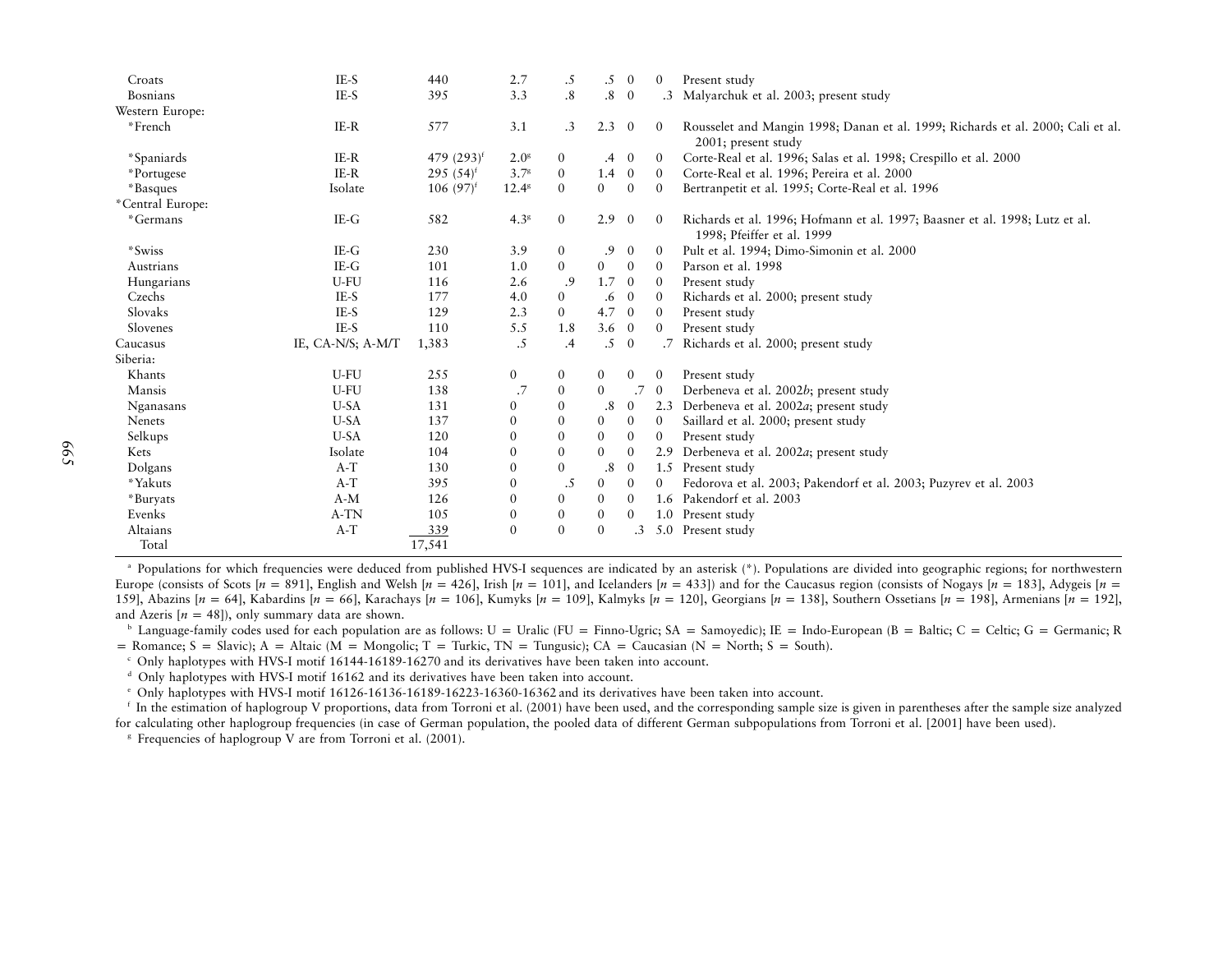|                  |                                 |                                             | FREQUENCY $(95\% \text{ CR})^{\text{a}}$<br>(%) |                                              |
|------------------|---------------------------------|---------------------------------------------|-------------------------------------------------|----------------------------------------------|
| Haplogroup       | Swedish Saamib<br>$(n = 98/35)$ | Finnish Saami <sup>c</sup><br>$(n = 69/69)$ | Norwegian Saamid<br>$(n = 278/\cdots)$          | Kola Saami <sup>e</sup><br>$(n = \cdots/23)$ |
| mtDNA:           |                                 |                                             |                                                 |                                              |
| H:               | $3.1(1.1-8.6)$                  | $2.9(.9-9.9)$                               | $4.7(2.8-7.8)$                                  | .                                            |
| H1               | $.0(.0-3.0)$                    | $.0(.0-4.2)$                                | $4.0(2.2-6.9)$                                  | .                                            |
| W                | $1.0$ $(.2-5.5)$                | $.0(.0-4.2)$                                | $1.4(.6-3.6)$                                   |                                              |
| T                | $.0(.0-3.0)$                    | $.0(.0-4.2)$                                | $.4(.1-2.0)$                                    |                                              |
| U:               | $26.5(18.8-36.1)$               | $43.5(32.4 - 55.3)$                         | $57.6(51.7-63.2)$                               |                                              |
| U5a              | $.0(.0-3.0)$                    | $2.9(.9-9.9)$                               | $.7(.2-2.6)$                                    | .                                            |
| U <sub>5</sub> b | $26.5(18.8-36.1)$               | $40.6(29.8-52.4)$                           | $56.8(51.0-62.5)$                               | $\ddotsc$                                    |
| V                | $68.4(58.6 - 76.7)$             | $37.7(27.2 - 49.5)$                         | $33.1(27.8 - 38.8)$                             |                                              |
| M:               | $1.0(.2-5.5)$                   | $15.9(9.2 - 26.4)$                          | $2.9(1.5-5.6)$                                  | $\ddotsc$                                    |
| D <sub>5</sub>   | $.0(.0-3.0)$                    | $8.7(4.1 - 17.7)$                           | $2.9(1.5-5.6)$                                  |                                              |
| Z                | $1.0(.2-5.5)$                   | $7.2(3.2 - 15.9)$                           | $.0(.0-1.1)$                                    | .                                            |
| NRY:             |                                 |                                             |                                                 |                                              |
| E                | $.0 \ (-8.0)$                   | $.0(.0-4.2)$                                |                                                 | $8.7(2.7-27.0)$                              |
| $F^*$            | $5.7(1.8-18.7)$                 |                                             |                                                 | $.0(.0-11.7)$                                |
| $\mathbf{I}$     | $31.4(18.6 - 48.1)$             | 40.6 $(29.8-52.4)$ <sup>f</sup>             | .                                               | $17.4(7.1-37.4)$                             |
| J                | $.0(.0-.8)$                     |                                             |                                                 | $4.3(1.0-21.1)$                              |
| N <sub>3</sub>   | $37.1(23.1 - 53.8)$             | $55.1(43.3 - 66.3)$                         | .                                               | $39.1(22.1 - 59.4)$                          |
| R <sub>1</sub> b | $5.7(1.8-18.7)$                 | $1.4$ (.3–7.7)                              | .                                               | $8.7(2.7-27.0)$                              |
| R <sub>1</sub> a | $20.0(10.1 - 36.0)$             | $2.9(.9-9.9)$                               | .                                               | $21.7(9.8-42.2)$                             |

| Frequencies (%) of mtDNA and Y-Chromosomal Haplogroups in Different Saami |  |  |
|---------------------------------------------------------------------------|--|--|
| <b>Subpopulations</b>                                                     |  |  |

<sup>a</sup> Sample size (*n*) is given separately for mtDNA/NRY data sets, respectively.

<sup>b</sup> mtDNA data are from this study and inferred from Sajantila et al. (1995); NRY data from Rosser et al. (2000) are further analyzed for markers M89, M52, M130 (RSP4Y), M170, M173, M178, M201, and M269 (YCC 2002) in the present study.

 $\textdegree$  mtDNA data are inferred from Sajantila et al. (1995); NRY data are inferred from Raitio et al. (2001).

<sup>d</sup> mtDNA data are inferred from Sajantila et al. (1995), Dupuy and Olaisen (1996), and Delghandi et al. (1998).

NRY data are from Wells et al. (2001).

<sup>f</sup> Frequency is that of haplogroups F, I, and J combined.

The phylogenetic network in figure 1 relates all the HVS-I sequence haplotypes in the three geographic subpopulations of the Saami. It also indicates a limited number of highly frequent haplotypes, which are, in most cases, shared by all analyzed geographic subpopulations (see table 2). Thus, 98% of the Saami mtDNA pool is encompassed within haplogroups V, U5b, H, Z, and D5. The two largest subsets, V and U5b, account for a lion's share (89%) of the Saami mtDNA pool. The representative proportion of individual haplogroups varies substantially among different Saami subpopulations (table 2). Haplogroup V is by far the most frequent haplogroup in the Swedish Saami and is present at significantly lower frequencies ( $P < .0001$ ) in Norwegian and Finnish subpopulations. We note that, in all three Saami subpopulations, U5b was virtually the only subclade of the otherwise frequent and divergent western Eurasian haplogroup U5 (Tambets et al. 2003). It is the most frequent haplogroup among Norwegian and Finnish subpopulations (table 2).

The frequencies of the most widely spread haplogroups among the Saami in other analyzed populations are shown in table 1. Both haplogroups V and U5b are spread at moderate frequencies across Europe, from Iberia to the Ural Mountains. In contrast, among 393 Ob-Ugric speakers (including 98 Mansi, published elsewhere by Derbeneva et al. [2002*b*]) and 388 Samoyeds (including 58 Nenets, published elsewhere by Saillard et al. [2000]), only one haplogroup V–carrying individual was found in the Mansi sample, whereas not a single Saami variant of U5b (U5b1b1) was identified there (table 1). These two variants of maternal lineages are virtually absent in the other 1,199 native Siberians analyzed in this study.

The third-most-frequent haplogroup among the Saami is H, which is present at a frequency of 4%, ∼10-fold lower than that of other North European populations (Richards et al. 2000). The majority of the Saami haplogroup H lineages (61%) contain transitions at nps 73 and 16162. According to information obtained from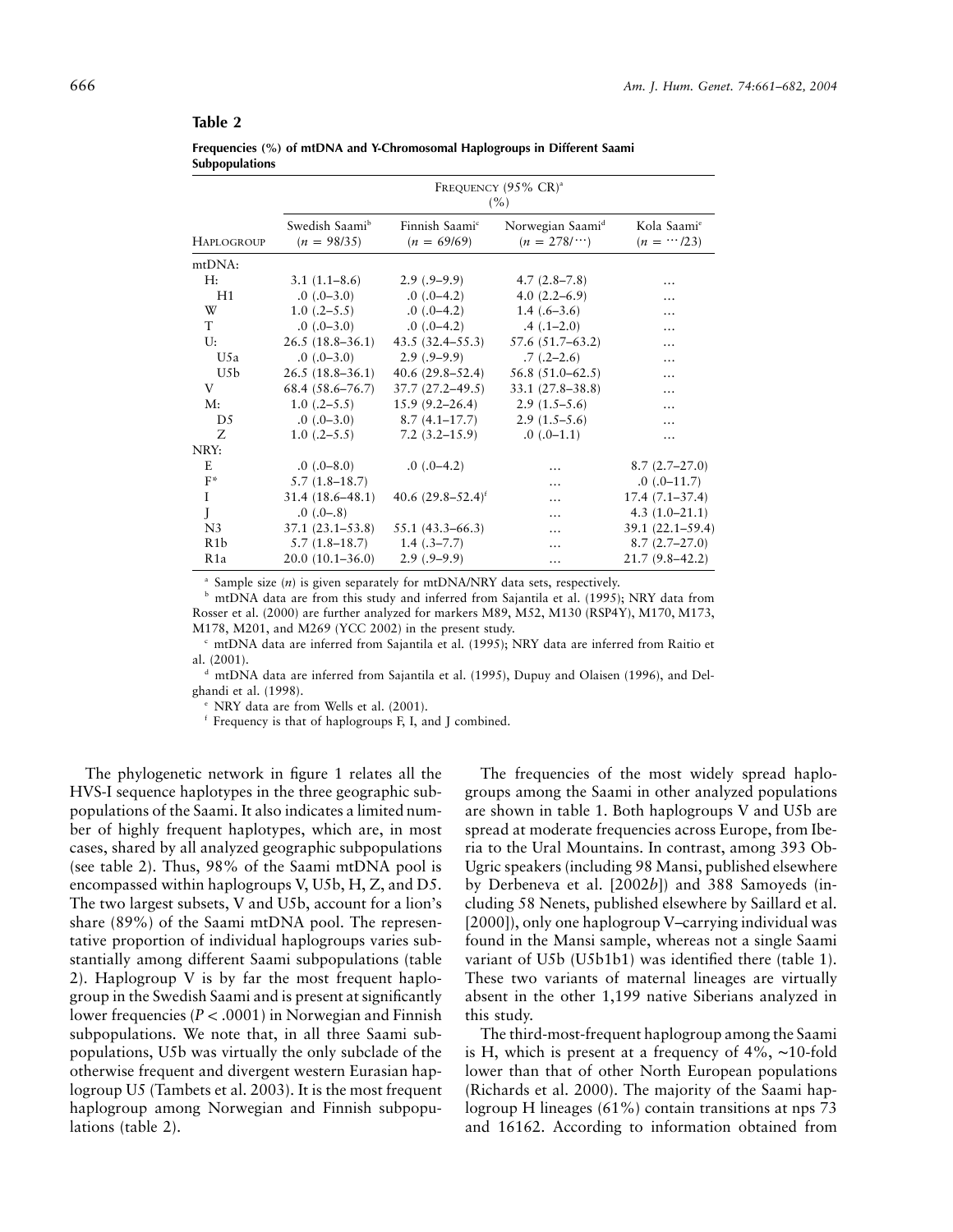| Frequencies (%) of Selected Y-Chromosomal Haplogroups in the Saami and in Other Eurasian Populations |  |  |
|------------------------------------------------------------------------------------------------------|--|--|
|                                                                                                      |  |  |

|                         |                     |               |                      |                  | FREQUENCY OF HAPLOGROUP |                  |                  |                  |                  |                                                                                                 |
|-------------------------|---------------------|---------------|----------------------|------------------|-------------------------|------------------|------------------|------------------|------------------|-------------------------------------------------------------------------------------------------|
| <b>REGION AND</b>       | LANGUAGE            | <b>SAMPLE</b> |                      |                  |                         | (%)              |                  |                  |                  |                                                                                                 |
| POPULATION <sup>a</sup> | FAMILY <sup>b</sup> | <b>SIZE</b>   | $\mathbf{I}^{\rm c}$ |                  | R1b <sup>d</sup> R1a N3 |                  | N <sub>2</sub>   | Q                | ${\bf C}$        | REFERENCE(S)                                                                                    |
| Scandinavia:            |                     |               |                      |                  |                         |                  |                  |                  |                  |                                                                                                 |
| *Saami <sup>e</sup>     | U-FU                | $127(58)^{f}$ | $25.9^{6}$           | 3.9              | 11.0                    | 47.2             | $\mathbf{0}$     | $\mathbf{0}$     | $\mathbf{0}$     | Raitio et al. 2001; Wells et al. 2001; present study                                            |
| Swedes                  | $IE-G$              | 141           | 48.2                 | 22.0             | 18.4                    | 2.8              | $\boldsymbol{0}$ | $\boldsymbol{0}$ | $\mathbf{0}$     | Present study                                                                                   |
| Norwegians              | $IE-G$              | 72            | 40.3                 | 27.8             | 23.6                    | 6.9              | $\mathbf{0}$     | $\mathbf{0}$     | $\mathbf{0}$     | Passarino et al. 2002                                                                           |
| Danes                   | $IE-G$              | 194           | 38.7                 | 36.1             | 16.5                    | .5               | $\mathbf{0}$     | $\boldsymbol{0}$ | $\mathbf{0}$     | Sanchez et al. 2003                                                                             |
| Northern Europe:        |                     |               |                      |                  |                         |                  |                  |                  |                  |                                                                                                 |
| *Finns                  | U-FU                | 38            | 28.9                 | $\mathbf{0}$     | 7.9                     | 63.2             | $\theta$         | $\mathbf{0}$     | $\mathbf{0}$     | Zerjal et al. 2001                                                                              |
| Estonians               | U-FU                | 209           | 18.2                 | 9.1              | 33.5                    | 30.6             | $\mathbf{0}$     | $\boldsymbol{0}$ | $\overline{0}$   | Present study                                                                                   |
| Latvians                | IE-B                | 86            | 7.0                  | 9.3              | 38.4                    | 41.9             | $\mathbf{0}$     | $\mathbf{0}$     | $\mathbf{0}$     | Present study                                                                                   |
| North Russians          | IE-S                | 77            | 20.8                 | $\mathbf{0}$     | 40.3                    | 28.6             | $\mathbf{0}$     | $\mathbf{0}$     | $\mathbf{0}$     | Wells et al. 2001                                                                               |
| Eastern Europe:         |                     |               |                      |                  |                         |                  |                  |                  |                  |                                                                                                 |
| Russians                | IE-S                | 61            | 13.1                 | 21.3             | 42.6                    | 8.2              | 8.2              | $\mathbf{0}$     | 0                | Karafet et al. 2002 (supplementary data obtained by request from the author)                    |
| Ukrainians              | IE-S                | 50            | 18.0                 | 2.0              | 54.0                    | 6.0              | $\mathbf{0}$     | $\mathbf{0}$     | $\mathbf{0}$     | Semino et al. 2000                                                                              |
| Poles <sup>e</sup>      | IE-S                | 93            | 16.1                 |                  | 13.4 55.9               | 3.2              | $\mathbf{0}$     | $\mathbf{0}$     | $\mathbf{0}$     | Present study                                                                                   |
| Volga-Ural region:      |                     |               |                      |                  |                         |                  |                  |                  |                  |                                                                                                 |
| Maris                   | U-FU                | 111           | 8.1                  | 2.7              | 47.7                    | 31.5             | 9.9              | $\boldsymbol{0}$ | $\mathbf{0}$     | Semino et al. 2000; present study                                                               |
| Mordvin                 | U-FU                | 83            | 19.3                 | 13.3             | 26.5                    | 16.9             | 2.4              | $\Omega$         | $\mathbf{0}$     | Present study                                                                                   |
| Komis                   | U-FU                | 94            | 5.3                  | 16.0             | 33.0 22.3               |                  | 12.8             | $\mathbf{0}$     | $\mathbf{0}$     | Present study                                                                                   |
| Udmurts                 | U-FU                | 87            | 1.1                  | 2.3              | 10.3                    | 56.3             | 28.7             | $\mathbf{0}$     | $\mathbf{0}$     | Present study                                                                                   |
| Chuvashes               | $A-T$               | 79            | 11.4                 | 3.8              | 31.6 17.7               |                  | 10.1             | $\theta$         |                  | 1.3 Present study                                                                               |
| Tatars                  | $A-T$               | 126           | 4.0                  | 8.7              | 34.1                    | 18.3             | 4.8              | .8               | 1.6              | Present study                                                                                   |
| Southern Europe:        |                     |               |                      |                  |                         |                  |                  |                  |                  |                                                                                                 |
| Croats                  | IE-S                | 109           | 37.6                 | 15.6             | 33.9                    | $\mathbf{0}$     | 0                | $\boldsymbol{0}$ | $\mathbf{0}$     | Barac et al. 2003                                                                               |
| Western Europe:         |                     |               |                      |                  |                         |                  |                  |                  |                  |                                                                                                 |
| French                  | IE-R                | 61            | 16.4                 | 59.0             | $\boldsymbol{0}$        | $\boldsymbol{0}$ | 0                | $\boldsymbol{0}$ | $\boldsymbol{0}$ | Semino et al. 2000; present study                                                               |
| Central Europe:         |                     |               |                      |                  |                         |                  |                  |                  |                  |                                                                                                 |
| Germans                 | $IE-G$              | 16            | 37.5                 | $\boldsymbol{0}$ | $\boldsymbol{0}$        | $\boldsymbol{0}$ | $\boldsymbol{0}$ | $\boldsymbol{0}$ | $\mathbf{0}$     | Semino et al. 2000                                                                              |
| Hungarians              | U-FU                | 113           | 28.3                 | 20.4             | 20.4                    | .9               | $\mathbf{0}$     | 2.6              | .9               | Present study                                                                                   |
| Siberia:                |                     |               |                      |                  |                         |                  |                  |                  |                  |                                                                                                 |
| Khants                  | U-FU                | 47            | $\mathbf{0}$         | 19.1             | 4.3                     | 38.3             | 38.3             | $\mathbf{0}$     | 0                | Karafet et al. 2002 (supplementary data obtained by request from the author)                    |
| Nganasans               | U-SA                | 38            | $\mathbf{0}$         | $\mathbf{0}$     | $\mathbf{0}$            | $\mathbf{0}$     | 92.1             | $\mathbf{0}$     |                  | 5.3 Karafet et al. 2002 (supplementary data obtained by request from the author)                |
| <b>Nenets</b>           | $U-SA$              | 148           | $\boldsymbol{0}$     | $\mathbf{0}$     | $\mathbf{0}$            | 40.5             | 56.8             | 1.4              | $\mathbf{0}$     | Karafet et al. 2002 (supplementary data obtained by request from the author)                    |
| Selkups                 | U-SA                | 131           | $\mathbf{0}$         | 6.1              | 19.1                    | $\mathbf{0}$     | 6.9              | 66.4             |                  | 1.5 Karafet et al. 2002 (supplementary data obtained by request from the author)                |
| Kets                    | Isolate             | 48            | $\Omega$             | $\Omega$         | $\Omega$                | $\Omega$         | $\mathbf{0}$     | 93.7             |                  | 6.2 Karafet et al. 2002 (supplementary data obtained by request from the author)                |
| Dolgans                 | $A-T$               | 67            | 1.5                  | 1.5              |                         | 16.4 22.4        | 11.9             | $\mathbf{0}$     |                  | 37.3 Karafet et al. 2002 (supplementary data obtained by request from the author)               |
| Yakuts                  | $A-T$               | 155           | 1.3                  | 1.9              | 1.9                     | 88.4             | $\mathbf{0}$     | $\mathbf{0}$     |                  | 3.2 Karafet et al. 2002 (supplementary data obtained by request from the author); present study |
| Buryats                 | $A-M$               | 81            | $\mathbf{0}$         | 1.2              | 1.2                     | 28.4             | 2.5              | $\mathbf{0}$     |                  | 60.5 Karafet et al. 2002 (supplementary data obtained by request from the author)               |
| Evenks                  | A-TN                | 96            | 5.2                  | $\overline{0}$   | 1.0                     | 16.7             | 3.1              | 4.2              | 67.7             | Karafet et al. 2002 (supplementary data obtained by request from the author)                    |
| Evens                   | A-TN                | 31            | 3.2                  | $\mathbf{0}$     | 6.5                     | 12.9             | $\mathbf{0}$     | $\mathbf{0}$     |                  | 74.2 Karafet et al. 2002 (supplementary data obtained by request from the author)               |
| Altaians                | $A-T$               | 98            | $\Omega$             | $\Omega$         | 46.9                    | 1.0              |                  |                  |                  | 2.0 17.3 22.4 Karafet et al. 2002 (supplementary data obtained by request from the author)      |
| Total                   |                     | 2,967         |                      |                  |                         |                  |                  |                  |                  |                                                                                                 |

a Populations for which data are deduced from published sources are indicated with an asterisk.

<sup>b</sup> Language-family codes for each population are as follows: U = Uralic (FU = Finno-Ugric; SA = Samoyedic); IE = Indo-European (B = Baltic; G = Germanic; R = Romance; S = Slavic); A = Altaic (M = Mongolic; T = Turkic, TN

" Haplogroup I is, in the case of data deduced from literature, defined by the characteristic STR pattern of haplogroup 2 Y chromosomes (Barac et al. 2003; present study).<br>" Haplogroup R1b is, in the case of data deduced f from this clade have been shown to share the additional mutation M269 (Cruciani et al. 2002; presen<sup>t</sup> study).

e 35 Swedish Saami and 93 Poles from the study by Rosser et al. (2000) were further analyzed for markers M52, M89, M130, M170, M173, M178, M201, and M269.

<sup>f</sup> In the estimation of haplogroup I proportions, only the data from the present study and from Wells et al. (2001) were used. The corresponding sample sizes are given in parentheses.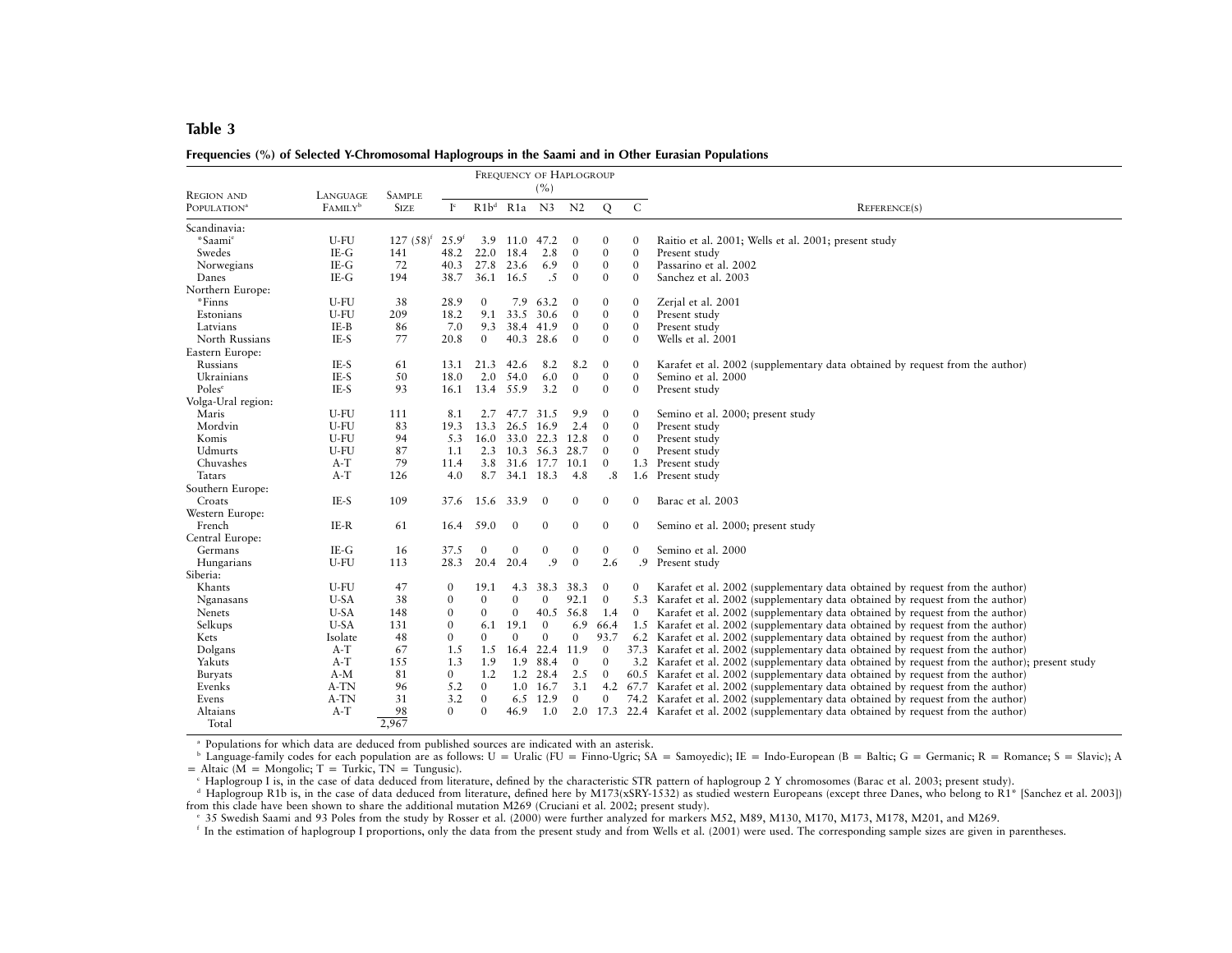# **Phylogeographic Distribution of Haplogroup U5b Subclades (Excluding U5b1b1)**

|                                 |                                                       |              |   |                   |                |    |                |            |  |              |  |              |              |                |     |                | NO. OF INDIVIDUALS IN POPULATION <sup>®</sup> |   |   |                |              |              |   |       |              |                                                                         |       |                     |                               |                                      |
|---------------------------------|-------------------------------------------------------|--------------|---|-------------------|----------------|----|----------------|------------|--|--------------|--|--------------|--------------|----------------|-----|----------------|-----------------------------------------------|---|---|----------------|--------------|--------------|---|-------|--------------|-------------------------------------------------------------------------|-------|---------------------|-------------------------------|--------------------------------------|
|                                 |                                                       |              |   |                   |                |    |                | <b>WSE</b> |  |              |  | SC           |              |                |     |                | $\rm{EE}$                                     |   |   |                |              |              |   | Other |              |                                                                         |       |                     |                               | BASE AT NP <sup>a</sup>              |
| HVS-I<br>SEQUENCE <sup>a</sup>  | U5b<br>$\ensuremath{\mathsf{SUB}}$<br>HG <sup>b</sup> |              |   | al bo br cr cz fr |                |    |                |            |  |              |  |              |              |                |     |                |                                               |   |   |                |              |              |   |       |              | gr hu it si sk sl sw ba es ko la mo po ru ta ud uk mc ng go tu sh ku td | $n^d$ | 5<br>6<br>5<br>6    | $\overline{7}$<br>3<br>8<br>5 | 1<br>$\overline{0}$<br>9<br>2<br>- 7 |
| 270                             | $U5b*$                                                |              |   |                   |                |    |                |            |  |              |  |              | $1 \quad 2$  |                |     |                |                                               |   |   |                |              |              |   |       |              |                                                                         |       |                     |                               | 3 A ND ND                            |
| 051-168-189-270-362             | $U5b*$                                                |              |   |                   |                |    |                |            |  |              |  |              | $\mathbf{1}$ |                |     |                |                                               |   |   |                |              |              |   |       |              |                                                                         |       |                     |                               | 1 A ND ND                            |
| 086-192-270-304                 | $U5b*$                                                |              |   |                   |                |    |                |            |  | $\mathbf{1}$ |  |              |              |                |     |                |                                               |   |   |                |              |              |   |       |              |                                                                         |       | 1 A                 |                               | ND ND                                |
| 093-172-189-270-362             | $U5b*$                                                |              |   |                   |                |    |                |            |  |              |  |              |              |                |     |                |                                               |   |   |                | 1            |              |   |       |              |                                                                         |       | $\mathbf{1}$<br>A   |                               | ND ND                                |
| 093-234-270-325                 | $U5b*$                                                |              |   |                   |                |    |                |            |  |              |  |              |              |                |     |                |                                               |   |   |                |              |              |   |       |              |                                                                         |       |                     |                               | 1 A ND ND                            |
| 093-258-270-292-362             | $U5b*$                                                |              |   |                   |                |    |                |            |  |              |  |              |              |                |     |                |                                               |   |   |                | 1            |              |   |       |              |                                                                         |       | $\mathbf{1}$<br>A   |                               | ND ND                                |
| 145-189-270                     | $U5b*$                                                |              |   |                   |                |    |                |            |  |              |  |              |              |                |     |                |                                               |   |   | -1             |              |              |   |       |              |                                                                         |       | $\mathbf{1}$<br>A   |                               | ND ND                                |
| 169-172-189-270                 | $U5b*$                                                |              |   |                   |                |    |                |            |  |              |  |              |              |                |     |                |                                               |   |   |                |              | $\mathbf{1}$ |   |       |              |                                                                         |       |                     |                               | 1 A ND ND                            |
| 169CA-192-235-270-304           | $U5b*$                                                |              |   |                   |                |    | 1              |            |  |              |  |              |              |                |     |                |                                               |   |   |                |              |              |   |       |              |                                                                         |       | $\mathbf{1}$<br>A   |                               | ND ND                                |
| 189-192-201-270-398             | $U5b*$                                                |              |   |                   | 1              |    |                |            |  |              |  |              |              |                |     |                |                                               |   |   |                |              |              |   |       |              |                                                                         |       | $\mathbf{1}$<br>A   |                               | ND ND                                |
| 189-192-217-234-270-398         | $U5b*$                                                |              |   |                   |                |    |                |            |  |              |  |              |              |                |     |                |                                               |   |   | $\overline{2}$ |              |              |   |       |              |                                                                         |       | $2 \text{ A}$       |                               | ND ND                                |
| 189-192-234-256-270-311-362-398 | $U5b*$                                                |              | 1 |                   |                |    |                |            |  |              |  |              |              |                |     |                |                                               |   |   |                |              |              |   |       |              |                                                                         |       | $\mathbf{1}$<br>A   |                               | ND ND                                |
| 189-192-266-270-398             | $U5b*$                                                |              |   |                   |                |    |                |            |  |              |  |              |              |                |     |                |                                               |   |   |                |              |              |   | 1     |              |                                                                         |       | $\mathbf{1}$<br>A   |                               | ND ND                                |
| 189-192-270                     | $U5b*$                                                |              |   |                   | $\overline{1}$ |    |                |            |  |              |  |              | 1 1          | <sup>1</sup>   | - 1 |                |                                               |   |   |                |              |              |   |       |              |                                                                         |       |                     |                               | 5 A ND ND                            |
| 189-192-270-398                 | $U5b*$                                                |              |   | 1                 |                |    |                |            |  |              |  |              |              |                | 1   |                |                                               |   | 1 |                |              |              |   |       |              |                                                                         |       | 3<br>A              |                               | ND ND                                |
| 189-239CA-270                   | $U5b*$                                                |              |   |                   |                |    |                |            |  |              |  |              |              |                |     |                |                                               | 1 |   |                |              |              |   |       |              |                                                                         |       | $\mathbf{1}$<br>A   |                               | ND ND                                |
| 189-261-270                     | $U5b*$                                                |              |   |                   |                |    |                |            |  |              |  |              |              |                |     |                |                                               |   |   |                |              |              |   |       | $\mathbf{1}$ |                                                                         |       |                     |                               | 1 A ND ND                            |
| 189-270                         | $U5b*$                                                |              |   |                   |                |    | 1              |            |  |              |  |              |              |                |     |                |                                               |   |   |                | 3            |              | 2 |       |              |                                                                         |       | 6<br>A              |                               | ND ND                                |
| 189-270-288-292                 | $U5b*$                                                |              |   |                   |                |    |                |            |  |              |  |              |              |                |     |                | 1                                             |   |   |                |              |              |   |       |              |                                                                         |       | $\mathbf{1}$<br>A   |                               | ND ND                                |
| 189-270-311                     | $U5b*$                                                | $\mathbf{1}$ |   |                   |                |    |                |            |  |              |  |              |              | $\mathbf{1}$   |     |                |                                               |   | 1 |                |              |              |   |       |              |                                                                         |       |                     |                               | 3 A ND ND                            |
| 189-292-311                     | $U5b*$                                                |              |   |                   |                |    | 1              |            |  |              |  |              |              |                |     |                |                                               |   |   |                |              |              |   |       |              |                                                                         |       | 1<br>A              |                               | ND ND                                |
| 192-212-270                     | $U5b*$                                                |              |   |                   |                | -1 |                |            |  |              |  |              |              |                |     |                |                                               |   |   |                |              |              |   |       |              |                                                                         |       | 1<br>A              |                               | ND ND                                |
| 192-224-261                     | $U5b*$                                                |              |   |                   |                |    |                |            |  |              |  |              |              |                |     |                |                                               |   |   |                | $\mathbf{1}$ |              |   |       |              |                                                                         |       | 1 A                 |                               | ND ND                                |
| 192-235-270-304                 | $U5b*$                                                |              |   |                   |                |    |                |            |  |              |  |              |              | $\mathbf{1}$   |     |                |                                               |   |   |                |              |              |   |       |              |                                                                         |       | 1<br>A              |                               | ND ND                                |
| 192-257-270-304                 | $U5b*$                                                |              |   |                   |                |    | 1              |            |  |              |  |              |              |                |     |                |                                               |   |   |                |              |              |   |       |              |                                                                         |       | $\mathbf{1}$<br>A   |                               | ND ND                                |
| 192-270                         | $U5b*$                                                |              |   |                   |                |    |                |            |  | $\mathbf{1}$ |  | $\mathbf{1}$ |              |                |     |                |                                               |   |   |                |              |              |   |       |              | $\mathbf{1}$                                                            |       |                     |                               | 3 A ND ND                            |
| 192-270-278-304                 | $U5b*$                                                |              |   |                   |                |    |                | -1         |  |              |  |              |              |                |     |                |                                               |   |   |                |              |              |   |       |              |                                                                         |       | $\mathbf{1}$<br>A   |                               | ND ND                                |
| 192-270-304                     | $U5b*$                                                |              |   |                   | 1              |    | -1             |            |  |              |  |              |              |                |     |                |                                               |   |   |                |              |              |   |       |              |                                                                         |       | $\overline{2}$<br>A |                               | ND ND                                |
| 192-311                         | $U5b*$                                                |              |   |                   |                | 1  | <sup>1</sup>   |            |  |              |  | $\mathbf{1}$ |              | $\overline{4}$ |     | $\overline{2}$ |                                               |   |   |                |              |              |   |       |              |                                                                         |       | 9<br>$\mathbf{A}$   |                               | ND ND                                |
| 222-224-270-311                 | $U5b*$                                                |              |   |                   |                |    |                |            |  |              |  | 1            |              |                |     |                |                                               |   |   |                |              |              |   |       |              |                                                                         |       | $\mathbf{1}$<br>A   |                               | ND ND                                |
| 224-270-311                     | $U5b*$                                                |              |   |                   |                |    |                | 1          |  |              |  |              |              |                |     |                |                                               |   |   |                | $\mathbf{1}$ |              |   |       |              |                                                                         |       | $\overline{2}$<br>A |                               | ND ND                                |
| 234-270                         | $U5b*$                                                |              |   |                   |                |    |                |            |  |              |  |              |              |                |     |                |                                               |   |   |                |              |              |   |       |              | 1                                                                       |       | $1 \quad A$         |                               | ND ND                                |
| 258-270-292-362                 | $U5b*$                                                |              |   |                   |                |    |                |            |  |              |  |              |              |                |     |                |                                               |   |   |                | $\mathbf{1}$ |              |   |       |              |                                                                         |       | $\mathbf{1}$<br>A   |                               | ND ND                                |
| 261-270                         | $U5b*$                                                |              | 1 |                   |                |    |                |            |  | $\mathbf{1}$ |  |              |              |                |     |                |                                               |   | 1 |                |              |              |   |       |              |                                                                         |       | 3<br>A              |                               | ND ND                                |
| 261-270-390                     | $U5b*$                                                |              |   |                   |                |    |                |            |  |              |  |              |              |                | 1   |                |                                               |   |   |                |              |              |   |       |              |                                                                         |       | 1 A                 |                               | ND ND                                |
| 051-189-270                     | $U5b1*$                                               |              |   |                   |                |    | $\overline{2}$ |            |  |              |  |              |              |                |     |                |                                               |   |   |                |              |              |   |       |              |                                                                         |       | 2 G                 |                               | A T                                  |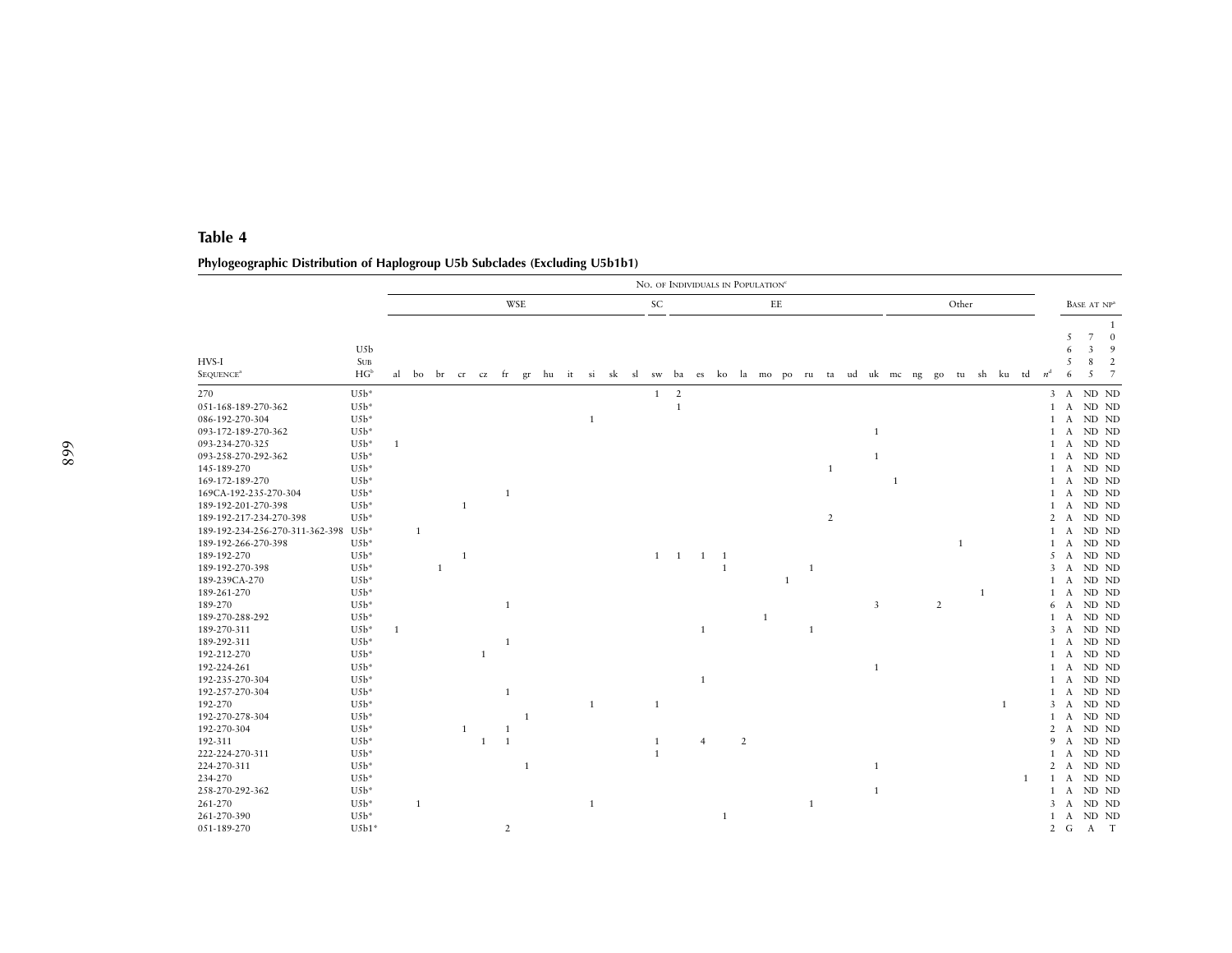| 086-189-192-270-311-336 | $U5b1*$ |   |                |              |                |    |   |  | 3 |              |              |                |    |                |                |                |   |              |                |              |                |              |  |                | $\overline{3}$ | G | A T |                |
|-------------------------|---------|---|----------------|--------------|----------------|----|---|--|---|--------------|--------------|----------------|----|----------------|----------------|----------------|---|--------------|----------------|--------------|----------------|--------------|--|----------------|----------------|---|-----|----------------|
| 092-189-270-294         | $U5b1*$ |   |                |              |                |    |   |  |   |              |              |                |    |                |                |                |   |              | $\mathbf{1}$   |              |                |              |  |                | $\overline{1}$ | G | A T |                |
| 093-182-189-192-270     | $U5b1*$ |   |                | $\mathbf{1}$ |                |    |   |  |   |              |              |                |    |                |                |                |   |              |                |              |                |              |  |                |                | G | A   | T              |
| 093-189-270             | $U5b1*$ |   |                |              |                |    |   |  |   |              |              |                |    |                |                | $\overline{1}$ |   |              |                |              |                |              |  |                | 2              | G | A   | T              |
| 093-189-270-362         | $U5b1*$ |   |                |              |                |    |   |  |   |              |              | $\overline{2}$ |    |                |                |                |   |              |                |              |                |              |  |                | $\mathcal{L}$  | G | A   | T              |
| 129-189-223-270         | $U5b1*$ |   |                |              |                |    |   |  |   |              |              |                |    |                |                |                |   |              |                |              |                |              |  |                | $\mathbf{1}$   | G | A T |                |
| 129-189-270             | $U5b1*$ |   |                | $\mathbf{1}$ |                |    |   |  |   |              |              |                |    |                |                |                |   |              |                |              |                |              |  |                | $\mathbf{1}$   | G | A T |                |
| 129-192-270             | $U5b1*$ |   |                |              |                |    |   |  |   |              |              |                |    |                |                |                |   |              |                |              |                |              |  |                | 1              | G | A T |                |
| 147-189-270             | $U5b1*$ |   |                | $\mathbf{1}$ |                |    |   |  |   |              |              |                |    |                | 3              | $\overline{1}$ |   |              |                |              |                |              |  |                | 5              | G | A T |                |
| 174-189-223-270         | $U5b1*$ |   |                |              |                |    |   |  | 1 |              |              |                |    |                |                |                |   |              |                |              |                |              |  |                | $\mathbf{1}$   | G | A T |                |
| 174-189-270-311         | $U5b1*$ |   | -1             |              |                |    |   |  |   |              |              |                |    |                |                |                |   |              |                |              |                |              |  | -1             | $\mathcal{L}$  | G | A T |                |
| 182-189-192-270         | $U5b1*$ |   |                |              |                |    |   |  |   |              |              |                |    |                |                |                |   |              |                |              |                |              |  |                | $\mathbf{1}$   | G | A T |                |
| 186-189-270-293         | $U5b1*$ |   |                |              |                |    |   |  |   |              |              |                |    |                |                |                |   |              |                |              |                |              |  |                | $\mathbf{1}$   | G | A T |                |
| 189-192-218-270-320     | $U5b1*$ |   |                |              |                |    |   |  |   | $\mathbf{1}$ |              |                |    |                |                |                |   |              |                |              |                |              |  |                | $\mathbf{1}$   | G | A T |                |
| 189-192-270             | $U5b1*$ |   |                |              |                |    |   |  |   |              |              |                | 6  |                |                | 3              |   | $\mathbf{1}$ |                |              |                |              |  |                | 10             | G | A   | T              |
| 189-192-270-292         | $U5b1*$ |   | $\overline{1}$ |              |                |    |   |  |   |              |              |                |    |                |                |                |   |              |                |              |                |              |  |                | $\mathbf{1}$   | G | A   | T              |
| 189-192-270-311         | $U5b1*$ |   |                |              |                |    |   |  |   |              |              |                |    |                |                |                |   |              |                |              |                |              |  |                |                | G | A T |                |
| 189-221-223-270         | $U5b1*$ |   |                |              |                |    |   |  |   |              |              |                |    |                |                |                |   |              |                |              |                |              |  |                |                | G | A   | T              |
| 189-221-270             | $U5b1*$ |   |                |              |                |    |   |  |   |              |              |                |    |                |                | 1              |   |              |                |              |                |              |  |                | $\overline{2}$ | G | A   | T              |
| 189-223-270             | $U5b1*$ |   |                |              |                |    |   |  |   |              | $\mathbf{1}$ |                |    |                |                |                |   |              |                |              |                |              |  |                | $\mathbf{1}$   | G | A   | T              |
| 189-270                 | $U5b1*$ |   |                | 8            | -1             |    |   |  |   |              |              | 5              |    | $\overline{2}$ | $\overline{1}$ | 5              |   |              | $\overline{2}$ |              |                |              |  |                | 26             | G | A   | T              |
| 189-270-311-336         | $U5b1*$ |   |                |              |                |    |   |  |   |              |              |                |    |                |                |                |   |              |                |              |                |              |  |                | -1             | G | A   | T              |
| 192-224-261-270         | $U5b1*$ |   |                |              |                |    |   |  |   |              |              |                |    |                |                |                |   |              |                |              |                |              |  |                |                | G | А   | T              |
| 192-270                 | $U5b1*$ |   | $\overline{1}$ |              |                |    |   |  |   |              |              |                |    |                |                |                |   |              |                |              |                | $\mathbf{1}$ |  |                | 5              | G | A   | T              |
| 192-270-296             | $U5b1*$ |   |                |              |                |    | 1 |  |   |              |              |                |    |                |                |                |   |              |                |              |                |              |  |                |                | G | A   | T              |
| 192-270-319             | $U5b1*$ |   |                |              |                |    |   |  |   |              |              |                |    |                |                |                |   |              |                |              |                |              |  |                |                | G | A   | $\mathbf T$    |
| 074-172-189-270         | U5b1b   |   |                |              |                |    |   |  |   |              |              |                |    |                |                |                |   |              |                |              |                |              |  |                |                | G | G   | $\mathsf{C}$   |
| 074-189-270             | U5b1b   |   |                |              |                |    |   |  |   |              |              |                |    |                |                |                |   |              |                |              |                |              |  |                |                | G | G   | $\mathsf{C}$   |
| 093-129-189-270         | U5b1b   |   |                |              |                |    |   |  |   |              |              |                |    |                |                |                | 2 |              |                |              |                |              |  |                |                | G | G   | $\mathsf{C}$   |
| 093-189-270             | U5b1b   |   |                |              |                |    |   |  |   |              |              |                |    |                |                |                |   |              |                |              |                |              |  |                | $\mathcal{I}$  | G | G   | $\mathsf{C}$   |
| 093-189-270-301         | U5b1b   |   |                |              |                |    |   |  |   |              |              |                |    |                |                |                |   |              |                |              |                |              |  |                |                | G | G   | $\mathsf{C}$   |
| 093-189-270-301-311     | U5b1b   |   |                |              |                |    |   |  |   |              |              |                |    |                |                |                |   |              |                |              |                |              |  |                |                | G | G   | $\mathsf{C}$   |
| 173-189-270-235         | U5b1b   |   |                |              |                |    |   |  |   |              |              |                |    |                |                |                |   |              |                |              |                |              |  |                |                | G | G   | $\mathsf{C}$   |
| 189-192-270             | U5b1b   |   |                |              |                |    |   |  |   |              |              |                |    |                |                |                |   |              |                |              |                |              |  |                | 2              | G | G   | $\mathsf{C}$   |
| 189-270                 | U5b1b   |   |                |              |                |    |   |  |   |              |              |                |    |                |                | 1              |   |              |                | $\mathbf{1}$ | $\overline{1}$ |              |  |                | 5              | G | G   | $\mathsf{C}$   |
| 189-270-325             | U5b1b   |   |                |              |                |    |   |  |   |              |              |                |    |                |                |                |   |              |                |              |                |              |  |                | $\mathbf{1}$   | G | G   | <sup>-</sup> C |
| Total                   |         | 3 | 5              | 20           | $\overline{4}$ | 13 |   |  |   |              | 9            | 14             | 11 |                |                | 16             | 5 |              |                |              |                |              |  | $\overline{2}$ | 160            |   |     |                |
|                         |         |   |                |              |                |    |   |  |   |              |              |                |    |                |                |                |   |              |                |              |                |              |  |                |                |   |     |                |

NOTE.—mtDNAs belonging to subclade U5b1b1 were screened selectively for the presence of the mutations in nps 5656, 7385, and 10927. All of those (18 Saami, 5 individuals from eastern Europe, and 5 individuals from western and southern Europe) possessed aforementioned transitions.

a Mutations in sequences are relative to the revised Cambridge Reference Sequence (Andrews et al. 1999). HVS-I sequences are <sup>g</sup>iven minus 16,000; only tranversions are further indicated. ND <sup>p</sup> not determined.

 $b$  SubHG = subhaplogroup.

 $\epsilon$  Geographic subdivision codes are as follows: WSE = western and southern Europe; SC = Scandinavian Europe; EE = eastern Europe. Population codes are as follows: al = Albanians; bo = Bosnians; br = Bretons; cr = Croats;  $cz = Czechs$ ;  $fr =$  French;  $gr =$  Greeks; hu = Hungarians;  $it =$  Italians;  $si =$  Sicilians;  $sk =$  Slovaks;  $sl =$  Slovenians;  $sw =$  Swedes;  $ba =$  Bashkirs;  $es =$  Estonians;  $ko =$  Komis; la = Latvians; mo = Mordvin; po = Poles; ru = Russians; ta = Tatarians; ud = Udmurts; uk = Ukrainians; mc = Moroccans; ng = Nogays; go = Georgians; tu = Turks; sh = Shors; ku = Kumyks; td = Tadjik. In addition to population data from table 1, data of Bretons, Moroccans, Shors, Tadjiks, and Turks are shown (authors' unpublished data).

d Number of subjects analyzed in haplotype.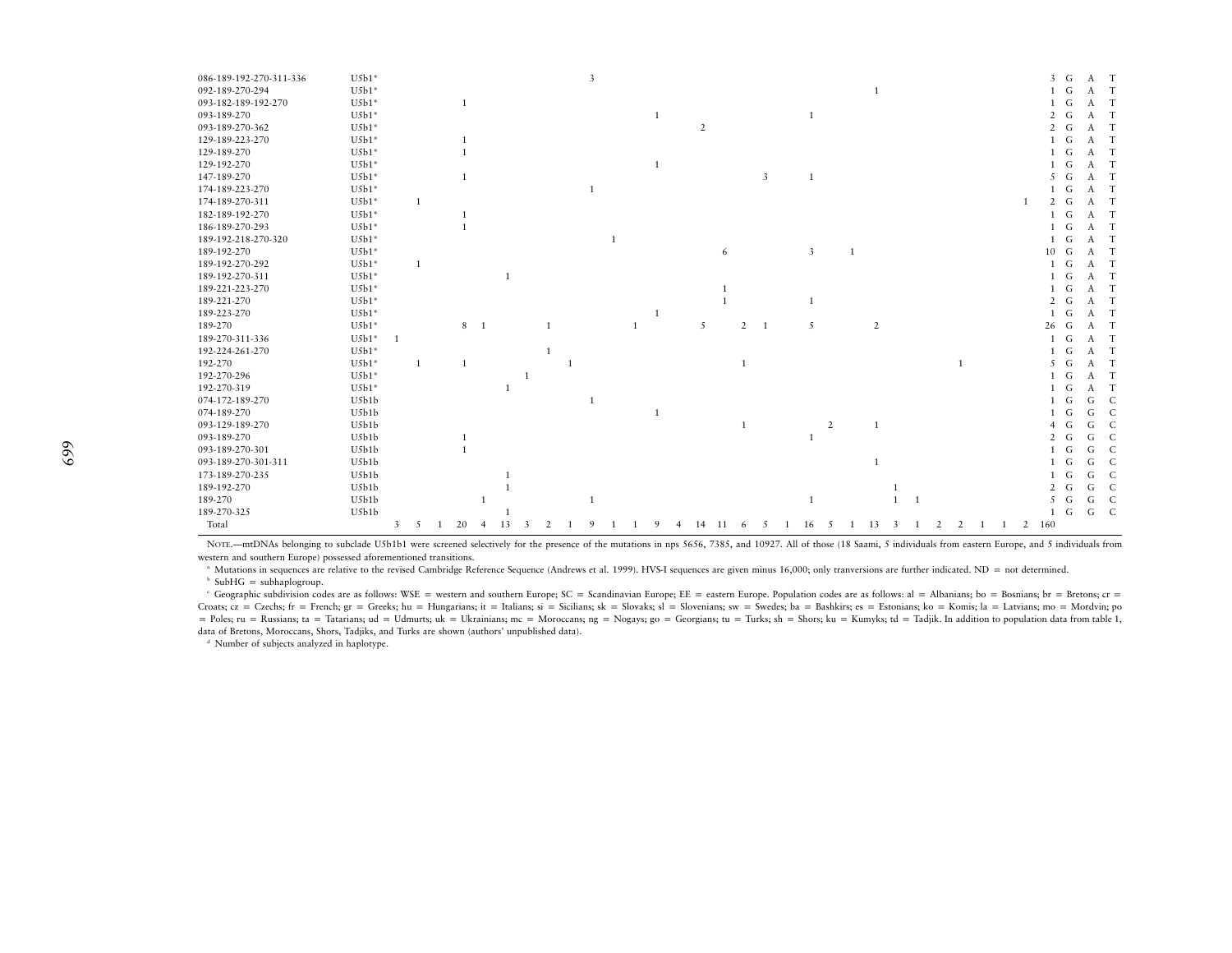

**Figure 1** Phylogenetic network of 445 Saami mtDNA HVS-I sequences. Only those coding-region markers that have been analyzed in this study are shown (for finer resolution of haplogroup U subbranches, see fig. 3). Observed mutations are numbered according to the revised Cambridge Reference Sequence (Anderson et al. 1981; Andrews et al. 1999). The tree is rooted in haplogroup L3. Variable nps are shown on the links; nucleotide change is specified by suffixes only for transversions. Nodes indicate different haplotypes and have sizes that are proportional to their frequencies. HVS-I sequences are from Sajantila et al. (1995), using the corrections given by Bandelt et al. (2001)  $(n = 114)$ ; from Dupuy and Olaisen (1996)  $(n = 197)$ ; from Delghandi et al. (1998)  $(n = 61)$ ; and from the present study  $(n = 73$ *, underlined samples*). The analysis of coding region variation has been performed for only the 73 samples analyzed in the present study; haplogroup affiliations for data published elsewhere are inferred from HVS-I sequences.  $sf =$  Saami from Finland,  $sn =$  Saami from Norway,  $ss =$  Saami from Sweden. Note that the presence of three transversions reported in a single haplotype (sf) from haplogroup V (Sajantila et al. 1995) has not been reconfirmed by an independent study.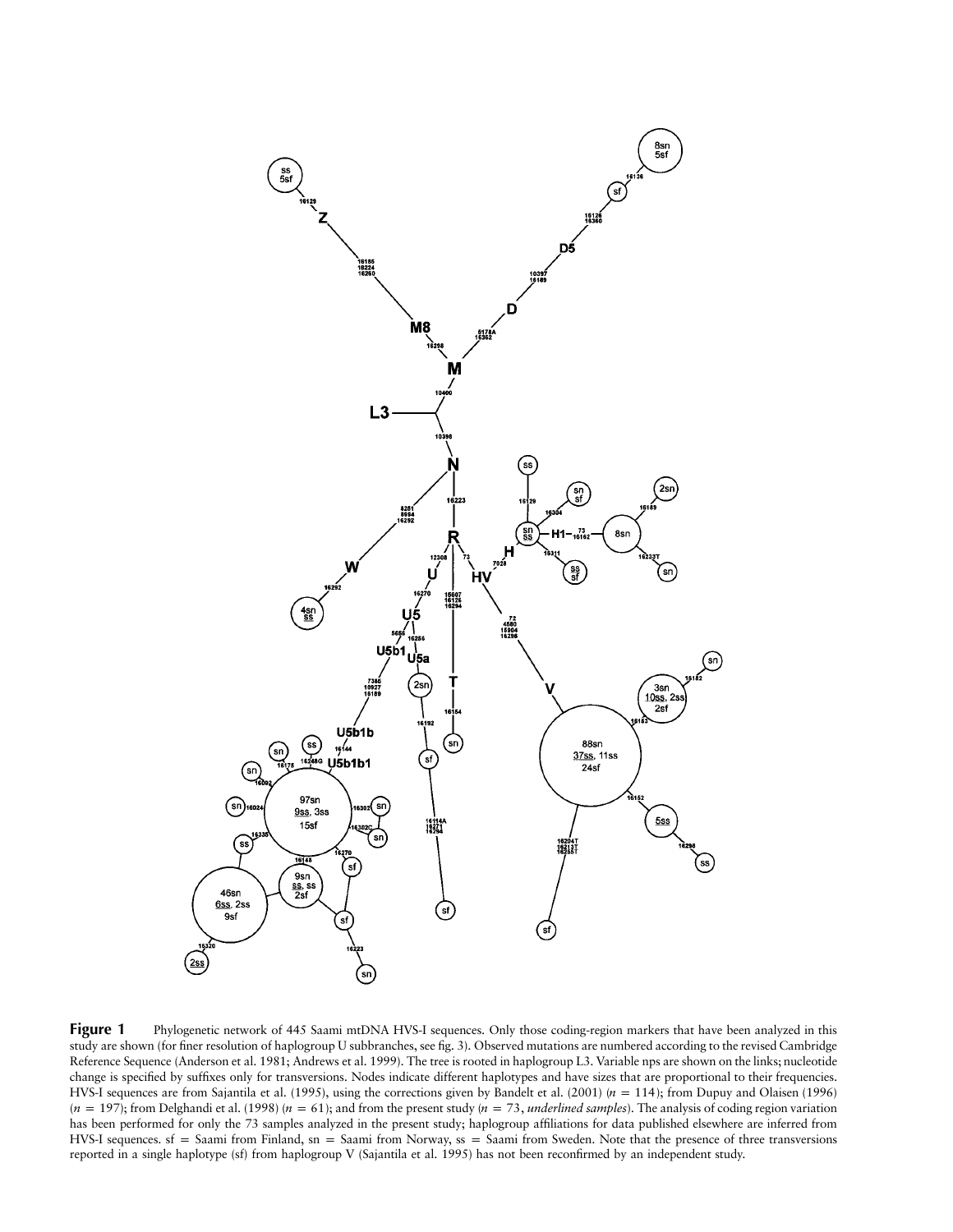complete sequences, these lineages belong to subhaplogroup H1, defined by the coding region transition at np 3010 (Finnila¨ et al. 2001). We notice here that HVS-I haplotypes with a transition at np 16162 in the Volga-Ural area people (Bermisheva et al. 2002) and other European populations studied by us belong exclusively to this branch of subhaplogroup H1 (authors' unpublished data). This variant of mtDNA can be found both in western and eastern Europe, being as frequent in Germanic-speaking Scandinavians and the Germans as among the Norwegian Saami but absent in the Finnish and Swedish Saami (table 2). Though present in several Volga-Finnic populations, H1 haplotypes with mutation 16162 are extremely rare or absent in almost 2,000 Siberian Ugric-, Samoyedic-, and Altaic-speaking people (table 1) as well as in central Asians (Comas et al. 1998; Metspalu et al. 1999)—that is to say that this clade has an overwhelmingly European phylogeographic pattern. Its presence only in the Norwegian Saami sample may have been generated by admixture with the Norwegian population. This inference is supported by the presence of one H1 haplotype, with HVS-I motif 16162–16189, found among the Saami, in the Norwegian sample (Helgason et al. 2001). This haplotype has not been found in any other population analyzed in the present study.

Only a minor portion of the Saami maternal lineages (average ∼5%) that exhibit restricted diversity belong to haplogroups that are characteristic of Asian populations—that is, D5 and Z (table 1). These eastern Eurasian haplogroups are significantly more frequent  $(P < .05)$  among the Finnish Saami compared with Norwegian and Swedish Saami samples (table 2). Such fluctuations in haplogroup frequencies could be due to genetic drift or just due to stochastic variation in relatively small samples. At the same time, the similar pattern of mtDNA haplogroup distribution found in different subpopulations of the Saami provides evidence of their common genetic background.

# *Saami Y-Chromosomal Haplogroup Pattern and Frequencies*

The Y-chromosomal variation of 35 Swedish Saami, published by Rosser et al. (2000), was further analyzed to improve the resolution of paternal lineage clusters according to the YCC (2002). For comparison, data from different European and Siberian populations were used (table 3). To include the data published before the highresolution nomenclature of biallelic markers (YCC 2002) was available, a combination of the results of the analysis of biallelic markers and polymorphisms of STRs was used, when possible (Zerjal et al. 2001), to infer the haplogroup frequencies presented in table 3. In some cases (haplogroups N3 and R1a), the updating of the data was simple and unambiguous. In the case of haplogroups R1b and

I, the classification of the samples was more problematic. However, the STR pattern of those haplogroups in combination with the typed biallelic markers is, in most cases, haplogroup-specific enough to make the misclassification of the samples highly unlikely. The probability of misclassification is higher in the data set from Raitio et al. (2001), in which only some informative biallelic markers and no STRs were scored. Therefore, these samples are left at a lower resolution level in table 2. Detailed criteria used in the process of deduction are given in the footnotes of table 3.

Three major haplogroups—N3, I, and R1a—comprise  $>80\%$  of the Saami Y-chromosomal gene pool (table 2) and appear, likewise, as the major haplogroups in northeastern Europe (table 3). The nearly equal distribution of the Y-chromosomal variants among different Saami populations strongly supports their common paternal history. The comparison of the Y-chromosomal haplogroup frequencies in different subpopulations shows that, similar to mitochondrial haplogroup frequencies, some Y-chromosomal haplogroups (J and R1a) exhibit notable variation between geographic subpopulations of the Saami (table 2).

Haplogroup N3, the most frequent haplogroup in the Saami population, is distributed in eastern European and northern Asian populations but it is rare or absent in western Europe (table 3). All analyzed Swedish Saami N3 lineages fall into subcluster N3a, defined by M178 (YCC 2002). Although N3a is widespread in Siberia, other haplogroups, characteristic of Samoyedic-speaking and other Siberian populations (such as C and Q), are either almost absent in Baltic-Finnic populations, including the Saami, or are only sporadic, as for haplogroup N2, which is found only among Volga region Finnic speakers (table 3).

The second largest haplogroup, I, corresponds to roughly one-third of the Saami Y-chromosomal lineages. It is widespread in Europe but virtually absent in Asian populations (table 3). The defining mutation of haplogroup I, M170, most likely arose in Europe (Semino et al. 2000). It is well dispersed over the continent, as well as among Volga River basin Finnic and Turkic speakers (table 3). At the current level of resolution, the phylogenetic reconstructions do not identify the geographic origin of haplogroup I in Europe. Nevertheless, its virtual absence among Samoyeds as well as among Ugricspeaking Mansis and Khants suggests that these populations have not shared a recent ancestry with the Saami. Indeed, the high frequencies of haplogroup I in the Norwegians, Swedes, Finns, and the Saami (table 3) suggest that haplogroup I represents the heritage from the very first settlers of Fennoscandia. Analyses of microsatellite variation of the Saami haplogroup I Y chromosomes reveals that 9 of 10 Saami M170 chromosomes share the same modal microsatellite haplotype (6/9) or its de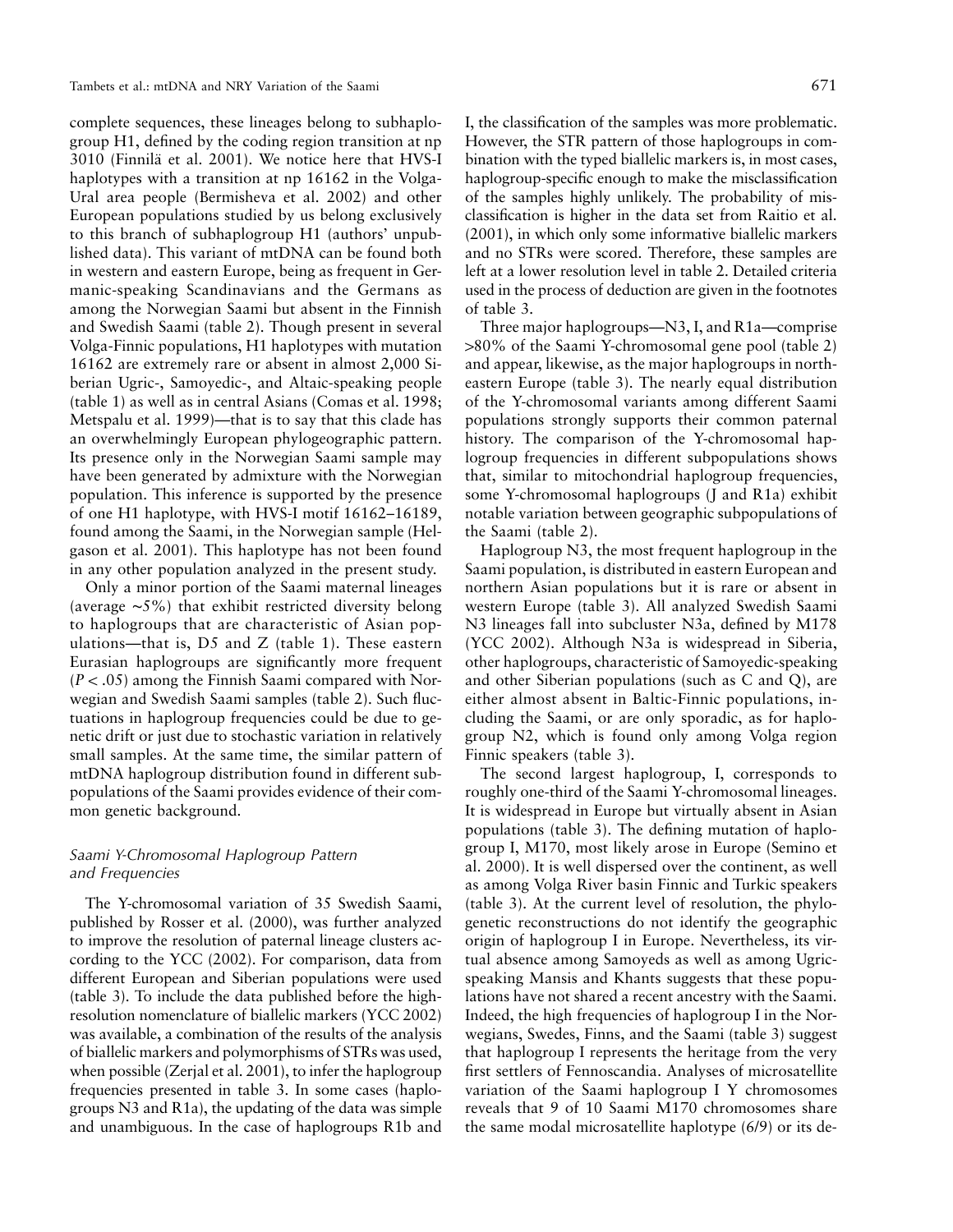rivatives with other Nordic haplogroup I chromosomes (authors' unpublished data). The latter corresponds to haplogroup 2 chromosomes with alleles 14-23-10-11- 13, defined by DYS19-390-391-392-393, respectively, in the studies by Helgason et al. (2000), Zerjal et al. (2001), Weale et al. (2002), and Capelli et al. (2003). These haplotypes form a subclade of haplogroup I that is different from the variety of equally abundant M170 chromosomes found in the Adriatic coastal region, where the Dinaric Modal Haplotype (16-24-11-11-13) is common (Barac et al. 2003).

Haplogroup R1a, encompassing 11% of the Saami Ychromosomal gene pool, is a frequent Y-chromosomal variety in eastern Europe, but it is also found in Siberia, the Altai Mountains (table 3), and India (Kivisild et al. 2003). Like haplogroup I, it is absent among Nenets, the largest Samoyed population, living partly in northeast Europe. Haplogroup R1a is present in the Swedish and Kola Saami at frequencies that are comparable to those observed among other Scandinavian and northeastern European populations, but it is relatively rare in Finland, both in the Saami and non-Saami populations (table 3).

Haplogroup R1b is present in the Saami population at a level of 4%. It is the most frequent haplogroup in western Europe, especially among the French, and it is relatively frequent in Scandinavian Germanic-speaking populations, but it has not been found among the Finns. In the Volga-Ural region populations, R1b is present at frequencies similar to those of the Saami (table 3).

Haplogroups J and E, found solely among Kola Saami (table 2), may have arisen as a recent contribution from the neighboring northern Russian population, since these Y-chromosomal variants are present there (Wells et al. 2001).

# *PC Analysis*

The results of the PC analysis based on mtDNA haplogroup frequencies (fig. 2*A*) illustrate why the Saami are identified as mitochondrial genetic "outliers" in Europe. Here, it is the relative haplogroup proportions and not the phylogeographic affiliations that are distinctive. The first PC (fig. 2*A*) reflects predominantly the differences between frequencies of haplogroups characteristic of the eastern and western parts of Eurasia (H, J, V, and U5 vs. A and M). All Saami subpopulations cluster together as a distinct group, but the distance between the Saami and native Siberians is much greater than between the Saami and other Europeans. Different distributions of the populations along the axis of the second PC arise primarily from the different proportions of haplogroups H, U5, and V in the populations. In addition, the lack of haplogroups J, U4, and A among the Saami plays a relatively important role here.

Figure 2*B* shows a similar analysis undertaken on the Y-chromosomal haplogroup frequencies. Here, the first PC is determined, on the one hand, by the western Eurasian–specific haplogroups I, R1a, and R1b and, on the other hand, by Asian-specific haplogroup C and by the largely Siberian-specific N2, which both separate all Samoyeds and Ob-Ugric-speaking populations (except Selkups) from the Saami. In contrast to that of other Samoyedic-speaking populations, the Selkup Y-chromosomal pool is dominated by eastern Eurasian haplogroup Q, which explains their solitary location on the second dimension of the PC graph. Two Saami subpopulations map close together and are placed in the immediate vicinity of the Finns, Volga-Finnic, and Volga-Turkic populations, as well as the Russians. The latter two are characterized by haplogroup N3 at moderate frequencies (table 3). Furthermore, at this resolution, Germanicspeaking populations (including Scandinavian Norwegians and Swedes) and the French form an additional cluster that is close to other European populations included in the analysis.

# *Phylogeography of Haplogroup U5b1b and the "Saami-Specific" Motif (U5b1b1)*

Haplogroup U5b is found at low frequencies all over Europe (Richards et al. 1998). A distinct phylogenetic subbranch of U5b carries the "Saami-specific" HVS-I motif defined by 16144-16189-16270 in the study by Sajantila et al. (1995) and has been named "U5b1" by Richards et al. (1998). All U5b sequences share two diagnostic synonymous substitutions at nps 7768 and 14182 (see fig. 3*A*). The major U5b subset found among the Finns contains a derived G allele at noncoding np 5656 and a synonymous substitution at np 12618 (Finnilä et al. 2001). Through use of complete mitochondrial sequence data, it has previously been demonstrated that the Finnish sequences containing the "Saami-specific" HVS-I motif share an additional synonymous mutation at np 10927, which is often associated with another transition at np 7385 (Finnilä et al. 2001).

To study the phylogeography of the "Saami-specific" branch of U5b, an analysis of np 5656 variation among the relevant genomes was performed. The results reveal (see table 4) that 95 of 160 samples carried the derived 5656G allele and belong, thus, to a subhaplogroup referred to as "U5b1." We note that this subhaplogroup is different from the U5b1 branch defined by Richards et al. (1998) using HVS-I data alone. Here, "U5b1" refers to a deeper phylogenetic node of U5b (see fig. 3*A*). The transition at np 7385 was always found to be associated with a transition at np 10927 and is referred to as "U5b1b." This cluster also includes the "Saamispecific" subclade, which we name here as "U5b1b1" (fig. 3). Notice that the sequence motif 16189-16192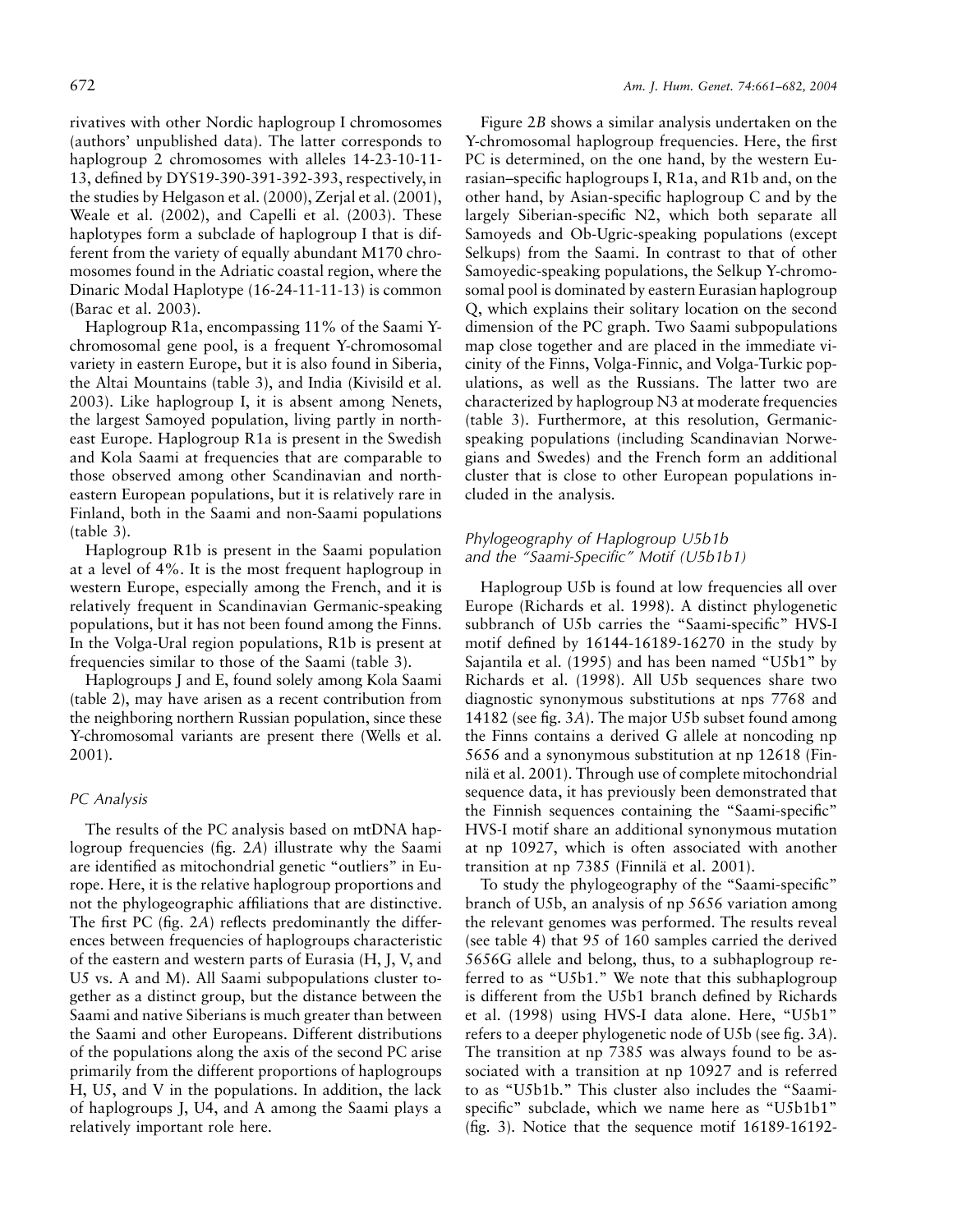$0.6$ 

 $0.4$ 

A





변

**Figure 2** PC analysis based on mtDNA (*A*) and Y-chromosomal (*B*) haplogroup frequencies in some European and Siberian populations. Only the seven haplogroups (*squares*) having the main impact on the scatter plot have been used (see the "Subjects and Methods" section). Numbers in parenthesis indicate the proportion of the total genetic information retained by a given PC. The Saami population is subdivided according to the present location of the subpopulations. Population data (*triangles*) are the same as in tables 1 and 3 and are listed here in alphabetical order as follows: at = Altaians, ch = Chuvashes, ev = Evenks,  $f_i$  = Finns,  $f_i$  = French, ge = Germans, kh = Khants, km = Khants and Mansis, ko = Komis, ne = Nenets, nn = Nganasans, no = Norwegians, sf = Saami from Finland, sk = Saami from Kola Peninsula, Russia, sn = Saami from Norway, ss = Saami from Sweden, se = Selkups, sw = Swedes, vt = Volga-Uralic Turkic-speakers (Bashkirs and Chuvashes). Inclusion of all populations listed in tables 1 and 3 did not change the overall outcome (data not shown).

16270 in U5b1 appears to be associated with at least three independent subhaplogroups of U5b: U5b\* (5656A), U5b1\*/U5b1a (5656G, 7385A, and 10927T), and U5b1b (5656G, 7385G, and 10927C) (fig. 3; table 4). Therefore, reliance on published HVS-I sequences alone, without regard to the relevant coding region information, makes

the exploration of the phylogeography of haplogroup U5b1b ambiguous, and these sequences were not included in the analysis.

The 5656G allele, including all major subsets of U5b1, is broadly distributed both in western and eastern Europe (fig. 3*A*; table 4). The U5b1b subclade is found all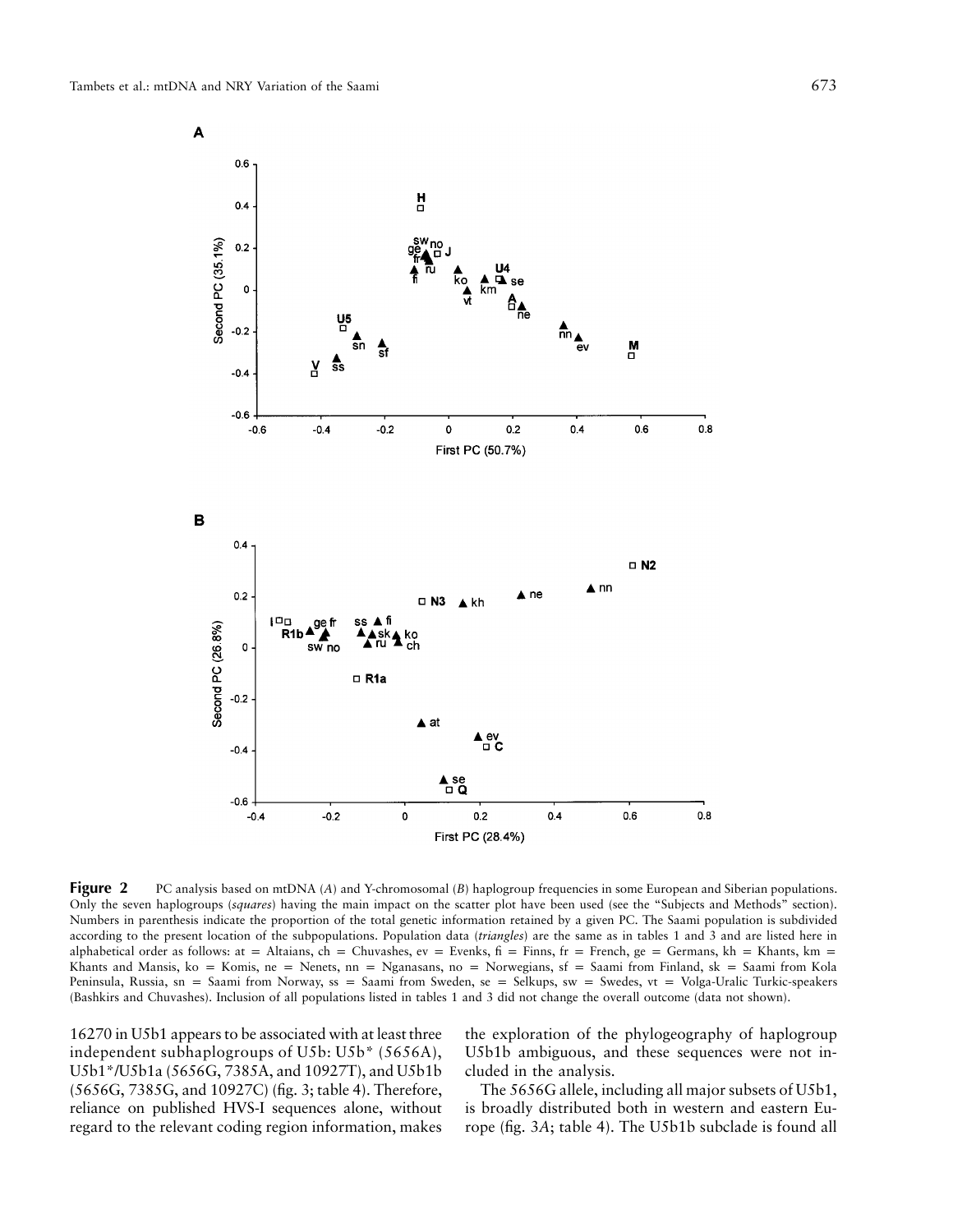



**Figure 3** *A, Phylogenetic network of U5b1b lineages based on HVS-I sequences and its position in the phylogeny of haplogroup U.* Sequence information from Herrnstadt et al. (2002) and Finnilä et al. (2001) has been used for the coding region and HVS-II (see also table 4). The nucleotide positions relative to the revised Cambridge Reference Sequence (Anderson et al. 1981; Andrews et al. 1999), at which two nodes differ, are listed along links. Nucleotide changes are specified by suffixes only for transversions; "+" indicates an insertion. Note that we have redefined subclade U5a of Finnilä et al. (2001) and Herrnstadt et al. (2002) as "U5b2," on the basis of its position in the phylogenetic tree. U5b1b1 haplotypes are shown as the square labeled as "Saami motif" and are further refined in panel B. *B,* Phylogenetic network of 330 U5b1b1 lineages based on HVS-I sequences. The star indicates the basal node (transitions in nps 16144, 16189, and 16270). Population sizes and U5b1b1 frequencies are shown in table 1. Ar = Armenians, Ba = Bashkirs, Bo = Bosnians, Ch = Chuvashes, Cr = Croats, Cz = Czechs, Es = Estonians, Fi = Finns, Fr = French, Hu = Hungarians, Ka = Karelians, Kb = Kabardians, Ko = Komis, La = Latvians, Li = Lithuanians, Ma = Maris, Mc = Moroccans, Mo = Mordvin, Ng = Nogays, No = Norwegians, Po = Poles, Sa = Saami, Sl = Slovaks,  $Ru = Russians$ ,  $Si = Sicilians$ ,  $Sw = Swedes$ , Ta = Tatars,  $Uk = Ukrainians$ . For further information, see the legend to figure 1.

B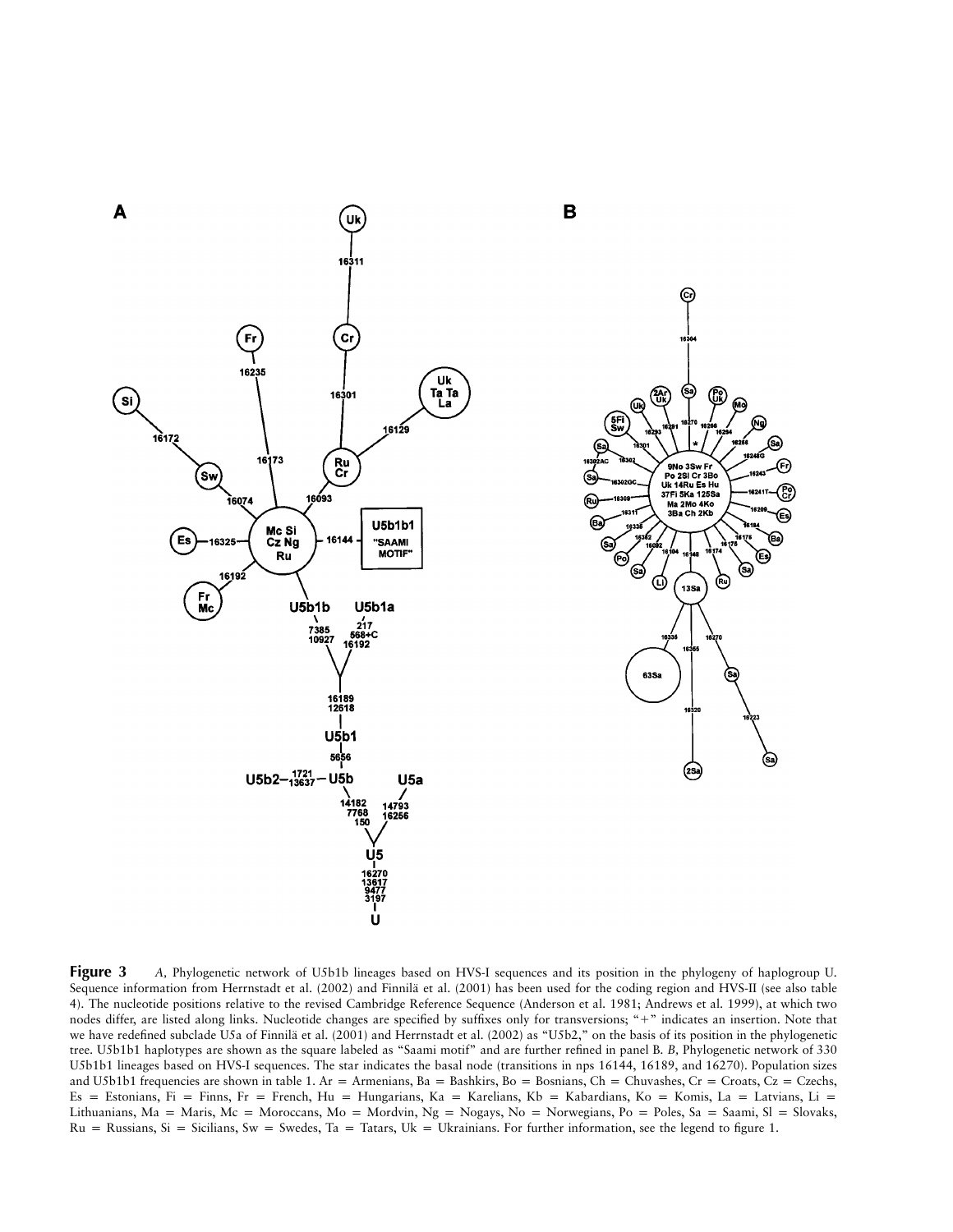| Ш<br>r<br>í | н<br>ı. |  |  |
|-------------|---------|--|--|
|-------------|---------|--|--|

**Coalescence Ages for Different Subsets of Subhaplogroup U5b1b1**

| (years) |
|---------|
| 1,400   |
| 2,200   |
|         |
| 700     |
|         |
| 1,700   |
|         |
| 3,200   |
|         |

<sup>a</sup> Population codes are the same as those used in figure 3.

**b** Average mutational distance to the founder haplotype of the cluster.

 $\epsilon$  Coalescence time, calculated by means of  $\rho$  with a mutation rate of 1 transition

per 20,180 years in the HVS-I segment between nps 16090 and 16365 (Forster et al. 1996).

<sup>d</sup> SD for  $\rho$ , calculated as in the study by Saillard et al. (2000).

over Europe, but it occurs in western and central Europe with notable sequence variation. The haplotype diversity (excluding subclade U5b1b1) is 0.96. We note that U5b1b was also identified in a northwestern African population, among the Moroccans (fig. 3*A*). In contrast, its diversity in eastern Europe is much lower. There, the haplotype diversity (excluding subclade U5b1b1) is 0.79, whereas most of the U5b1b sequences in eastern Europe belong to the U5b1b1 branch (fig. 3*A* and 3*B*). In the Eurasian cohort, U5b1b (other than U5b1b1) is absent from native Siberians and is notably absent from the Ob-Ugric populations and the Samoyeds.

Most importantly, the data indicate that U5b1b1, the only subcluster of U5b in the Saami population, is present outside the Scandinavian-Baltic and the Volga-Uralic regions—namely, in the French, Croatian, Bosnian, Slovenian, Czech, Russian, Ukrainian, Polish, and Hungarian mtDNA pools—and, further, is present even in the Caucasus, among the Nogay, Kabardinian, and Armenian mtDNAs (fig. 3*B*). Thus, this subhaplogroup is much more widely distributed than was believed previously (Sajantila et al. 1995). Two principal haplotypes, differing by one mutational step, define the Saami U5b1b1 (fig. 3*B*). One, with transitions at nps 16144, 16189, and 16270, can be identified as the founder haplotype because of its presence in many other populations. The second, containing an additional transition at np 16148, is so far exclusive to the Saami population. This subfounder comprises 38% of their U5b1b1 mtDNAs and is present in all studied subpopulations of the Saami. Furthermore, no other derivatives of the U5b1b1 founder node present in the Saami sample was identified in other Scandinavians, including the Finns, irrespective of the previous observation that the northern-central Finnish population is relatively rich in U5b1b1 (Meinila¨ et al. 2001). Thus, the "leakage" of the Saami U5b1b1 to neighboring populations seems to be rather limited. The coalescence time of all non-Saami U5b1b1 lineages in Europe (see fig. 3*B*) is  $4,300 \pm 1,400$  years BP (table 5). This is approximately the same as that for the eastern or western-southern European subsets but is older than that observed for Scandinavians.

# **Discussion**

### *Samoyed/Siberian Heritage of the Saami Population?*

Uralic-speaking Samoyeds, Khants, Mansis, and Altaicspeaking Siberians virtually lack the European mtDNA haplogroups V and U5b1b1 that predominate in the Saami mtDNA pool (fig. 1; table 1). Eastern Eurasian mtDNA variants in the Saami are represented by a restricted set of lineages that belong to superhaplogroup M. In this respect, the Saami do not differ markedly from Finnic-speaking Karelians, Maris, Komis, Udmurts, or northern Russians, all of whom possess haplogroups of eastern Eurasian origin at similar frequencies (table 1). This minor part of the Saami mtDNA pool consists of two branches of the eastern Eurasian mtDNA tree—D5 and Z1. According to published data, the frequency of haplogroup D5 is relatively high in China (Yao et al. 2002). D5 is also present among Mongols and Siberians (Kolman et al. 1996; Derbeneva et al. 2002*b*). However, the Saami haplogroup D5 lineages, with the HVS-I motif 16126-16136-16360 and its derivatives (defined as "D5b" by Derenko et al. 2003), have been identified only in some northern and eastern European populations (among Karelians, Finns, Estonians, North-Russians, and Komis) and in some Siberian populations but not in Samoyeds (table 1). This suggests, again, the lack of gene flow from Samoyeds to eastern Europe.

Haplogroup Z, a subcluster of the M8 clade within the haplogroup M family of mtDNA (Kivisild et al. 2002), is found at highest frequencies in the northeastern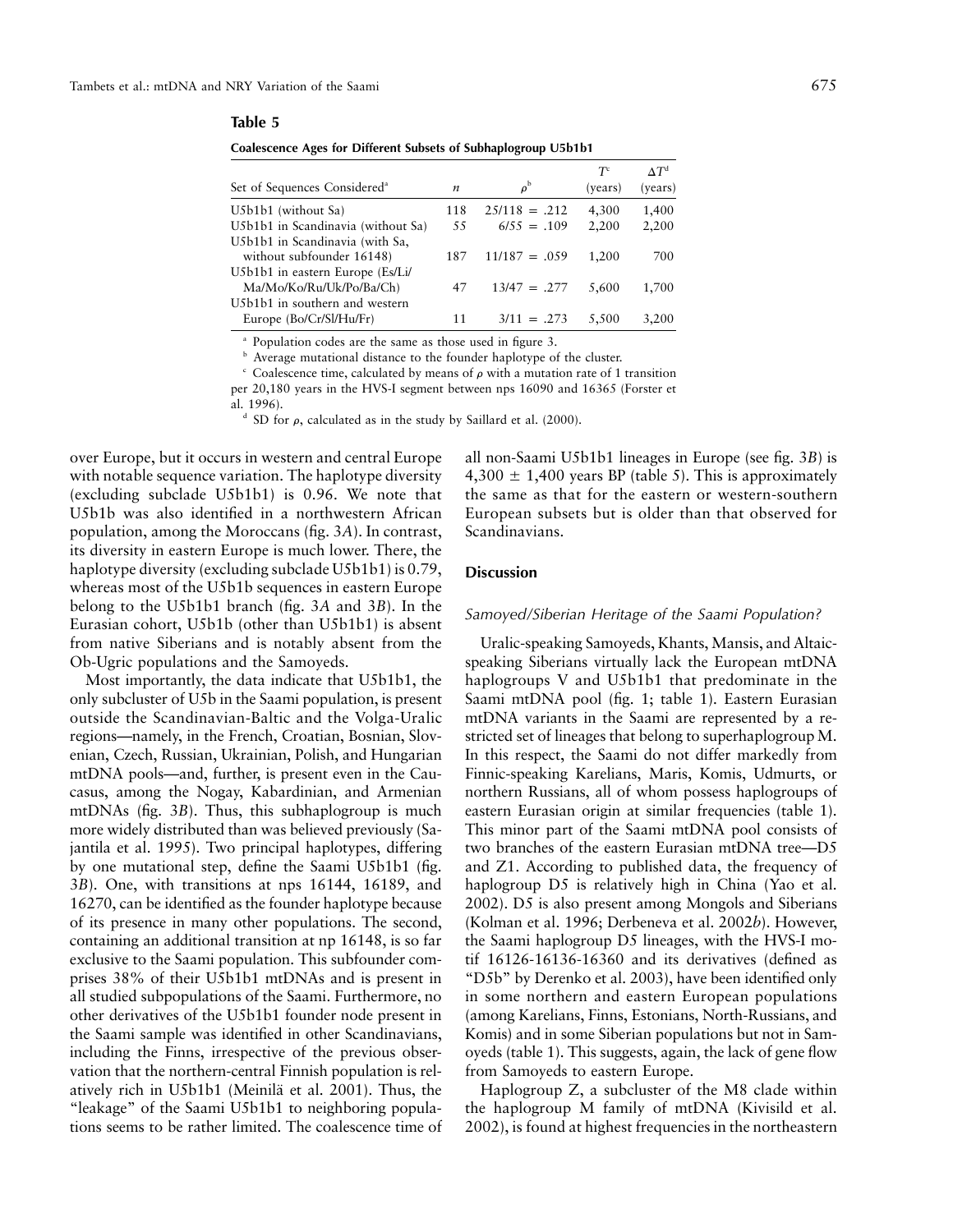Asians: the Itelmens and Koryaks (Schurr et al. 1999). It is also present in several Siberian populations, including the Altaic people (table 1). Though not identified in a large data set of the Yakuts (Fedorova et al. 2003; Pakendorf et al. 2003), haplogroup Z has been observed among several Finnic- and Turkic-speaking populations of the Volga-Ural region (Bermisheva et al. 2002). It is curious that it is more frequent there in Finnic- than in Turkic-speaking populations. The absence of haplogroup Z from most of the Siberian Uralic-speaking populations (Samoyedic-speaking Nenets and Selkups, as well as Siberian Ob-Ugric-speaking Khants and Mansis) (table 1) is therefore striking. We note that all haplogroup Z lineages that are found in eastern Europe belong to a subhaplogroup Z1, characterized by transitions at nps 151, 10325, and 16129 within the Z phylogeny (Kong et al. 2003*a,* 2003*b*). A matching HVS-I founder haplotype has been observed in the Koryak and the Itelmen populations (Schurr et al. 1999). The limited diversity of haplogroup Z in Europe suggests its relatively recent spread west of the Urals.

The sister clade of Z—haplogroup C—is far more diverse and frequent than haplogroup Z in eastern Eurasians (Derenko et al. 2003), as well as in the populations of the Volga-Ural region (Bermisheva et al. 2002), but it is absent among the Saami. Here, again, the lack of haplogroup C in the Saami is specifically indicative of the absence of possible genetic links between the Saami and the Samoyeds. Indeed, the only Samoyedicspeaking population that also inhabits northeastern Europe and is thus geographically close to the Saami, the Nenets, has haplogroup C as the most frequent (∼30% frequency) variant of mtDNA.

The predominant Saami Y-chromosomal haplogroup N3 has a nearly uniform circumarctic distribution in Eurasia (table 3). The closely related N2 lineages are frequent in Siberian and Volga-Uralic populations. Thus, it is likely that haplogroup N variation represents a prehistoric link between the Siberian and eastern European/ proto-Finnic populations via their paternal heritage. The improved resolution of the Y-chromosomal phylogenetic tree (Jobling and Tyler-Smith 2003) reveals an ancestral node shared by haplogroups N and O, with the latter restricted largely to eastern Asia. This connection is intriguing, but it is still unclear when and where this common ancestor first appeared. Nevertheless, one does not need to postulate a recent Siberian flow of Y chromosomes into the Saami gene pool to explain their high N3 frequency. First, such a flow from Samoyedic-speaking aboriginal Siberians to the Saami Y-chromosomal pool would predict the presence there of haplogroup N2 and/ or haplogroup Q, widely spread in Samoyeds (Karafet et al. 2002). Second, the much higher diversity of N3 in eastern Europe than in Siberia (Villems et al. 1998; Rootsi et al. 2000) suggests that eastern Europe, rather

than Siberia, is a possible origin of the earliest expansion of this haplogroup in northern Eurasia. Third, the lack of Y-chromosomal haplogroup C in Saami contrasts with its high frequency among Tungusic-speaking native Siberians (such as the Evenks and the Evens) as well as among Mongolic-speaking Mongols, the Buryats, the Kalmyks, and the Turkic-speaking Kazakhs and Uzbeks (Wells et al. 2001; Karafet et al. 2002; authors' unpublished data). Therefore, without introducing specific additional ad hoc scenarios, these observations make it unlikely that there was recent Y-chromosomal flow from these Siberian populations into the gene pool of the Saami.

## *Origins of the Saami mtDNA and Y Chromosomes*

Scenarios involving extremes of genetic drift, such as that due to repeated bottlenecks, could explain how the Saami mtDNA pool evolved as a narrow subset of that found in other European populations. Indeed, there are good reasons to believe that even a much larger Finnish population went through several "bottlenecks" in its demographic history (Nevanlinna 1972; de la Chapelle and Wright 1998; Kittles et al. 1999; Peltonen et al. 2000). Likewise, it is possible that, when the proto-Saami gene pool was *in statu nascendi,* it was restricted to only a few basic mtDNA haplotypes that were carried by the founding settlers—a plausible scenario during the "Paleolithic isolation."

Torroni et al. (1998, 2001) have suggested that the spread of haplogroup V in Scandinavia and in eastern Europe is due to its late Pleistocene/early Holocene expansion from a Franco-Cantabrian glacial refugium. Haplogroup V shows high diversity and the presence of pre-V lineages in Iberia and the islands of Croatia (Tolk et al. 2000; Torroni et al. 2001). However, the new data on Volga River basin and Slavic-speaking populations (Bermisheva et al. 2002; Malyarchuk et al. 2002; present study) show that haplogroup V is also well present in eastern Europeans. Furthermore, haplogroup V lineages with HVS-I transitions 16153 and 16298 (fig. 1) that are frequent in the Saami population are much more widespread in eastern than in western Europe (Torroni et al. 2001; Bermisheva et al. 2002; authors' unpublished data). This indicates that haplogroup V might have reached Fennoscandia via central/eastern Europe (see fig. 4*A*). Such a scenario is indirectly supported by the absence, among the Saami, of the pre-V mtDNAs that are characteristic of southwestern Europeans and northwestern Africans and that are also present in Germans (Torroni et al. 2001).

The phylogeography and the ancestry of the other components of the Saami mitochondrial profile have so far not been well understood. Here, we showed that mtDNA haplogroup U5b1b1—the set of lineages with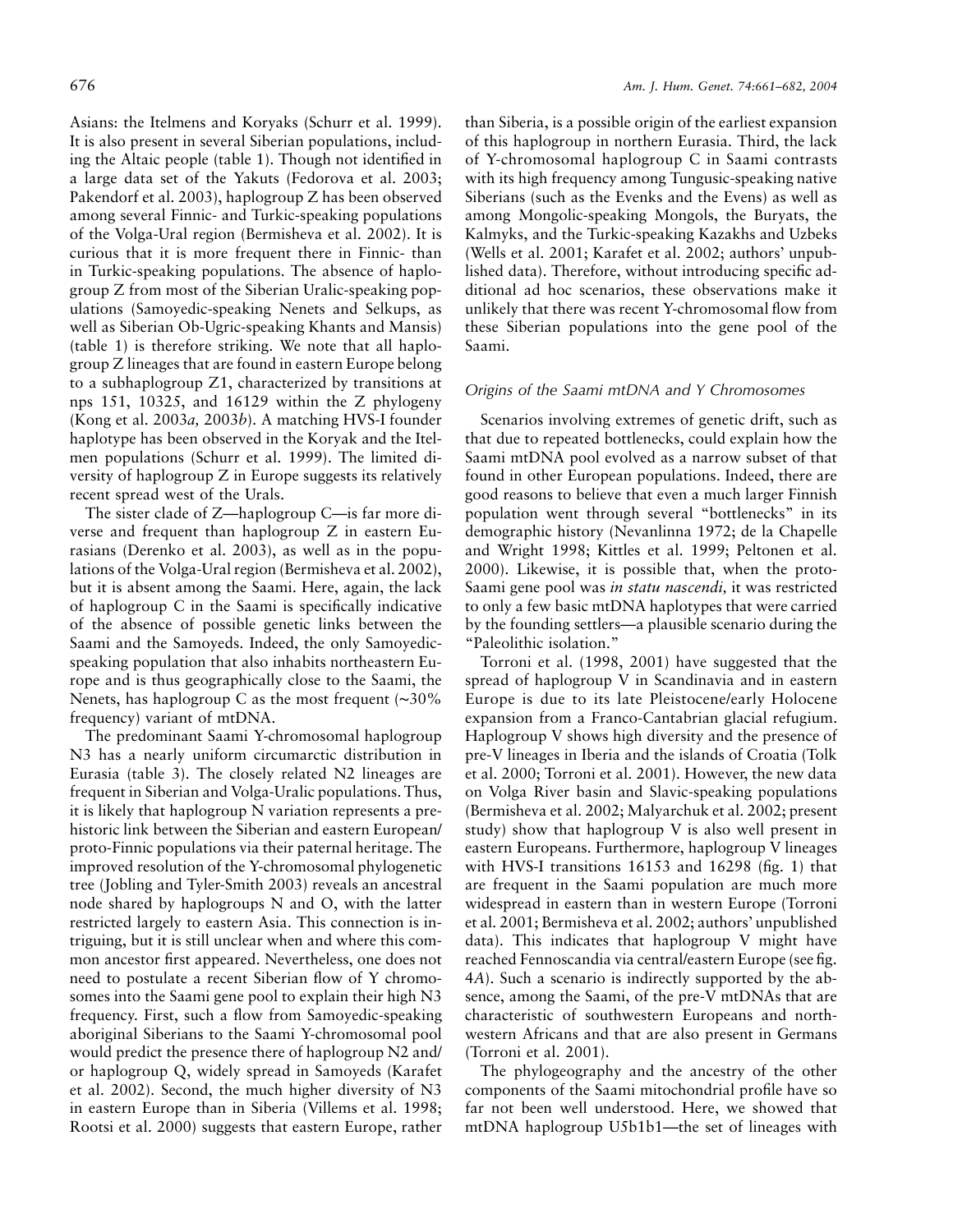A

other western European populations. That makes it less likely that U5b1b1 entered the Saami mtDNA pool (or that the proto-Saami tribes carried it) directly from the west. The wide geographic distribution of both U5b1b1 and U5b1b in western Eurasian populations and the apparent absence of U5b1b "twigs" (except of U5b1b1) in Finno-Ugric speakers suggests that the latter may have originated before the differentiation of the European Finnic-speaking people.

Haplogroup H1 lineages most probably spread to Fennoscandia via a western route (fig. 4*A*). The diversity of H1 is relatively higher in Norwegian (0.76), Swedish (0.78), German (0.78), and Polish (0.80) populations than in Finnish (0.09), Estonian (0.35), Latvian (0.50), Karelian (0.0), and Volga-Uralic populations (highest among Komis: 0.40). Furthermore, as was mentioned above, the Saami may have obtained their H1 lineages from recent admixture with the Norwegians.

The two eastern Eurasian mtDNA variants, haplogroup Z1 and the particular subbranch of D5, have probably reached northeastern Europe not via the Arctic but via a more southern route across the southern Urals and, passing the Volga River basin (fig. 4*A*), left their "traces" among the gene pools of the Volga-Ural peoples, although not, as we have already stressed above, among Ob-Ugric and Nenets populations (table 1). Here, history and archeology provide several possible scenarios: not only events of historic times, like migrations of Huns, Avars, and Mongols, but also a likely influx of Asian tribes to eastern Europe during the early Holocene and contributing to the Kama culture of the upper Volga and Petchora basins (Kozlowski and Bandi 1984), could have been behind movements that brought a few selected and specific eastern Asian mtDNA variants to Fennoscandia. Note that northern Fennoscandia became accessible to humans at the very end of the Pleistocene/early Holocene, both from the west and the east (Donner 1995).

The Y-chromosomal haplogroups N3 and R1a, which make up ∼60% of the Saami Y-chromosomal variants, have likely reached Fennoscandia from eastern Europe (fig. 4*B*), where these haplogroups can be found in high frequencies, as among the Saami. Haplogroups I and R1b, which together make up a third of Saami Y chromosomes, seem to have arisen in western Europe (fig. 4*B*). For R1b, this scenario is most plausible because it is a characteristically frequent Y-chromosomal variant in western Europe (table 3). In the case of haplogroup I, a specific pattern of STR variation in the Saami is close to that observed among other Scandinavians and western Europeans and is dissimilar to that observed in southern Europe.

We conclude that the phylogeography of mtDNA and Y-chromosome variants that correspond to the maternal and paternal gene pools of the Saami does not provide any evidence for the Saami population arising among

the predominant Saami maternal (*A*) and paternal (*B*) lineages to Fennoscandia. Broken lines indicate that the exact place of origin/route of spread of the haplogroup is unsolved/not indicated.

the so-called "Saami-specific" motif—is spread, besides among the Saami, mostly in eastern Europe (fig. 3*B*). This might suggest that haplogroup U5b1b1 may have spread/arisen from eastern Europe. On the other hand, the considerable diversity of the U5b1b cluster in western and southern Europe suggests that these regions, rather than eastern Europe, were the likely place of origin of U5b1b. Thus, the distribution of U5b1b is similar to that suggested above for haplogroup V. Notice that this cluster, like haplogroup V, is also found in northwestern Africa (table 4). Hence, we envision an initial diversification of U5b1b in western Europe, followed by the spread of a particular subhaplogroup in eastern Europe, finally reaching Fennoscandia (but not the Samoyeds or any other aboriginal Siberians) via an eastern route (fig. 4*A*). Indeed, U5b1b1 is absent from a large sample set of Germans from Lower Saxony (Pfeiffer et al. 2001), and it is detected only in trace frequencies in

Figure 4 Schematic reconstruction of possible entry routes of

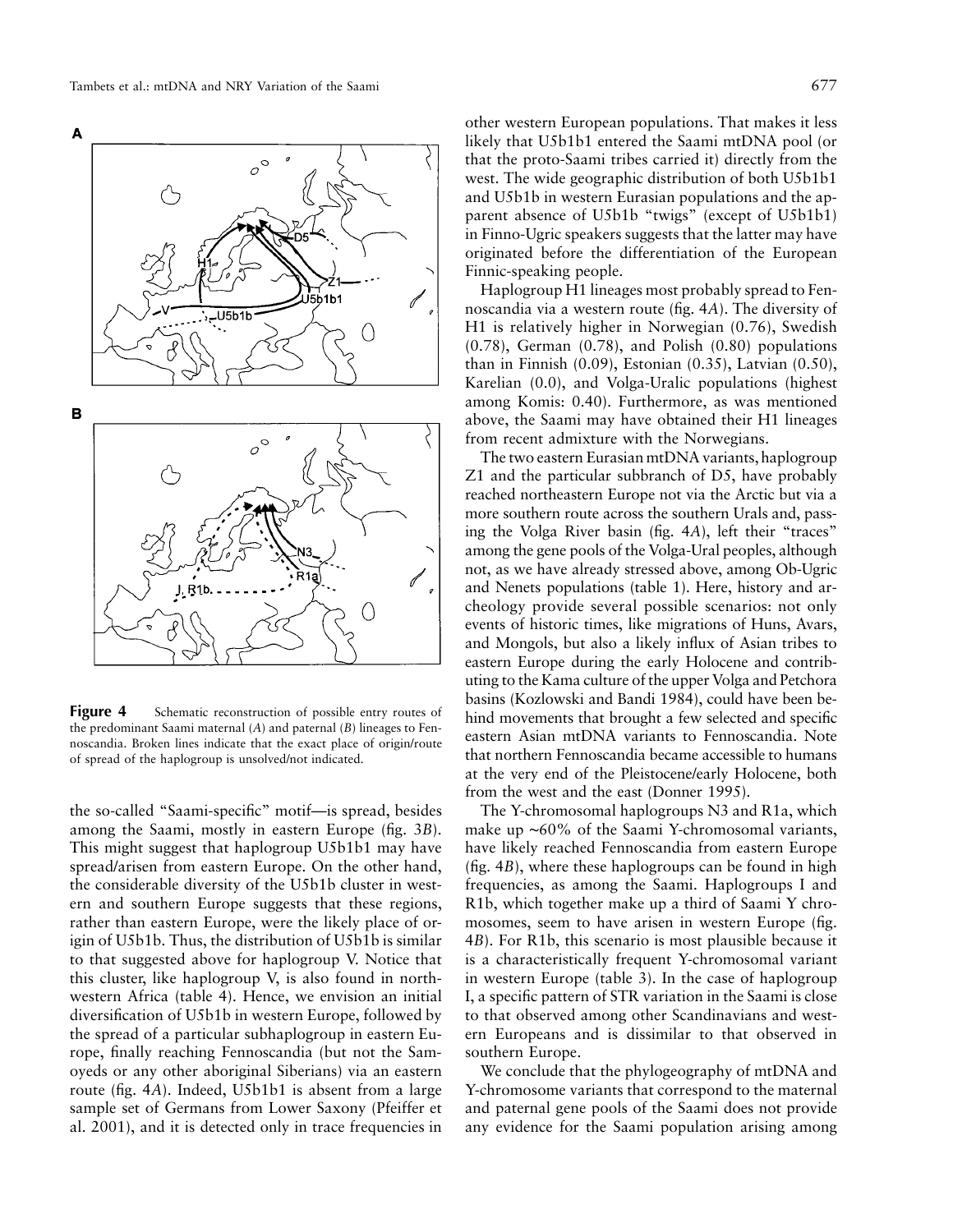the northernmost Uralic-speaking populations—Siberian Ugric and Samoyedic speakers—or among any other aboriginal Siberians. The Samoyeds are the least genetically close to the Saami among the people of the Uralic language family, whereas nearly all of the mtDNA and Y-chromosomal heritage of the Saami can be adequately explained within the European pools of the two haploid genetic systems. This genetics-based reconstruction (fig. 4) is in agreement with the reconstruction of the spread of Ahrensburgian and Swiderian Mesolithic technologies in northern Europe, linking it with population expansion that can be likely traced back to the post–Last Glacial Maximum recolonization of the European north (Torroni et al. 2001; Tambets et al. 2003). The results also stress that the grouping of populations according to language families should be used exclusively only in a linguistic context.

# **Acknowledgments**

We thank Tatyana Karafet and Boris Malyarchuk, for useful information; Henry Harpending, for the program POPSTR; Vincent Macaulay, for the program SAMPLING; Ille Hilpus and Jaan Lind, for technical assistance; and Charles Kurland and Thomas Gilbert, for helpful discussion and comments. We are grateful to two anonymous reviewers for their suggestions and advice. The research of R.V. was supported by Estonian basic research grant 514 and European Commission Directorate General Research grant ICA1CT20070006. The research of T.K. was supported by Estonian basic research grant 5574. The work of E.K. was supported by the Russian Foundation for Basic Research (project number 01-04-48487a) and the Ministry of Sciences and Technology of Russia. M.G., S.Z., and L.O. received support from expedition grants from the Siberian Branch of the Russian Academy of Sciences (1992– 1997) and the Russian Foundation of Basic Research (project number 02-06-80524-a), and the research of P.R. received support from project number 0196005 of the Ministry of Science and Technology of the Republic of Croatia.

# **Electronic-Database Information**

The URL for data presented herein is as follows:

Fluxus Engineering, http://www.fluxus-engineering.com/ (for Network 3.1.1.1)

# **References**

- Akey JM, Sosnoski D, Parra E, Dios S, Hiester K, Su B, Bonilla C, Jin L, Shriver MD (2001) Melting curve analysis of SNPs (McSNP): a gel-free and inexpensive approach for SNP genotyping. Biotechniques 30:358–362, 364, 366–367
- Anderson S, Bankier AT, Barrell BG, de Bruijn MH, Coulson AR, Drouin J, Eperon IC, Nierlich DP, Roe BA, Sanger F, Schreier PH, Smith AJ, Staden R, Young IG (1981) Sequence and organization of the human mitochondrial genome. Nature 290:457–465
- Andrews RM, Kubacka I, Chinnery PF, Lightowlers RN, Turn-

bull DM, Howell N (1999) Reanalysis and revision of the Cambridge reference sequence for human mitochondrial DNA. Nat Genet 23:147

- Baasner A, Schafer C, Junge A, Madea B (1998) Polymorphic sites in human mitochondrial DNA control region sequences: population data and maternal inheritance. Forensic Sci Int 98:169–178
- Bandelt HJ, Lahermo P, Richards M, Macaulay V (2001) Detecting errors in mtDNA data by phylogenetic analysis. Int J Legal Med 115:64–69
- Barac L, Pericic M, Klaric IM, Rootsi S, Janicijevic B, Kivisild T, Parik J, Rudan I, Villems R, Rudan P (2003) Y chromosomal heritage of Croatian population and its island isolates. Eur J Hum Genet 11:535–542
- Beckman G, Beckman L, Sikstrom C (1993) Serum complement (C3, BF, C4) types in Swedish Saamis. Hum Hered 43: 362–365
- Beckman L, Beckman G, Nylander PO (1988) Gc subtypes in Finns, Swedes and Swedish Lapps. Hum Hered 38:18–21
- Bermisheva M, Tambets K, Villems R, Khusnutdinova E (2002) [Diversity of mitochondrial DNA haplotypes in ethnic populations of the Volga-Ural region of Russia.] Mol Biol (Mosk) 36:990–1001
- Bertranpetit J, Sala J, Calafell F, Underhill PA, Moral P, Comas D (1995) Human mitochondrial DNA variation and the origin of Basques. Ann Hum Genet 59:63–81
- Cali F, Le Roux MG, D'Anna R, Flugy A, De Leo G, Chiavetta V, Ayala GF, Romano V (2001) mtDNA control region and RFLP data for Sicily and France. Int J Legal Med 114:229– 231
- Capelli C, Redhead N, Abernethy JK, Gratrix F, Wilson JF, Moen T, Hervig T, Richards M, Stumpf MP, Underhill PA, Bradshaw P, Shaha A, Thomas MG, Bradman N, Goldstein DB (2003) A Y chromosome census of the British isles. Curr Biol 13:979–984
- Casanova M, Leroy P, Boucekkine C, Weissenbach J, Bishop C, Fellous M, Purrello M, Fiori G, Siniscalco M (1985) A human Y-linked DNA polymorphism and its potential for estimating genetic and evolutionary distance. Science 230: 1403–1406
- Cavalli-Sforza LL, Menozzi P, Piazza A (1994) The history and geography of human genes. Princeton University Press, Princeton
- Cavalli-Sforza LL, Piazza A (1993) Human genomic diversity in Europe: a summary of recent research and prospects for the future. Eur J Hum Genet 1:3–18
- Comas D, Calafell F, Mateu E, Perez-Lezaun A, Bosch E, Martinez-Arias R, Clarimon J, Facchini F, Fiori G, Luiselli D, Pettener D, Bertranpetit J (1998) Trading genes along the silk road: mtDNA sequences and the origin of Central Asian populations. Am J Hum Genet 63:1824–1838
- Corte-Real HB, Macaulay VA, Richards MB, Hariti G, Issad MS, Cambon-Thomsen A, Papiha S, Bertranpetit J, Sykes BC (1996) Genetic diversity in the Iberian Peninsula determined from mitochondrial sequence analysis. Ann Hum Genet 60:331–350
- Crespillo M, Luque JA, Paredes M, Fernandez R, Ramirez E, Valverde JL (2000) Mitochondrial DNA sequences for 118 individuals from northeastern Spain. Int J Legal Med 114: 130–132
- Cruciani F, Santolamazza P, Shen P, Macaulay V, Moral P,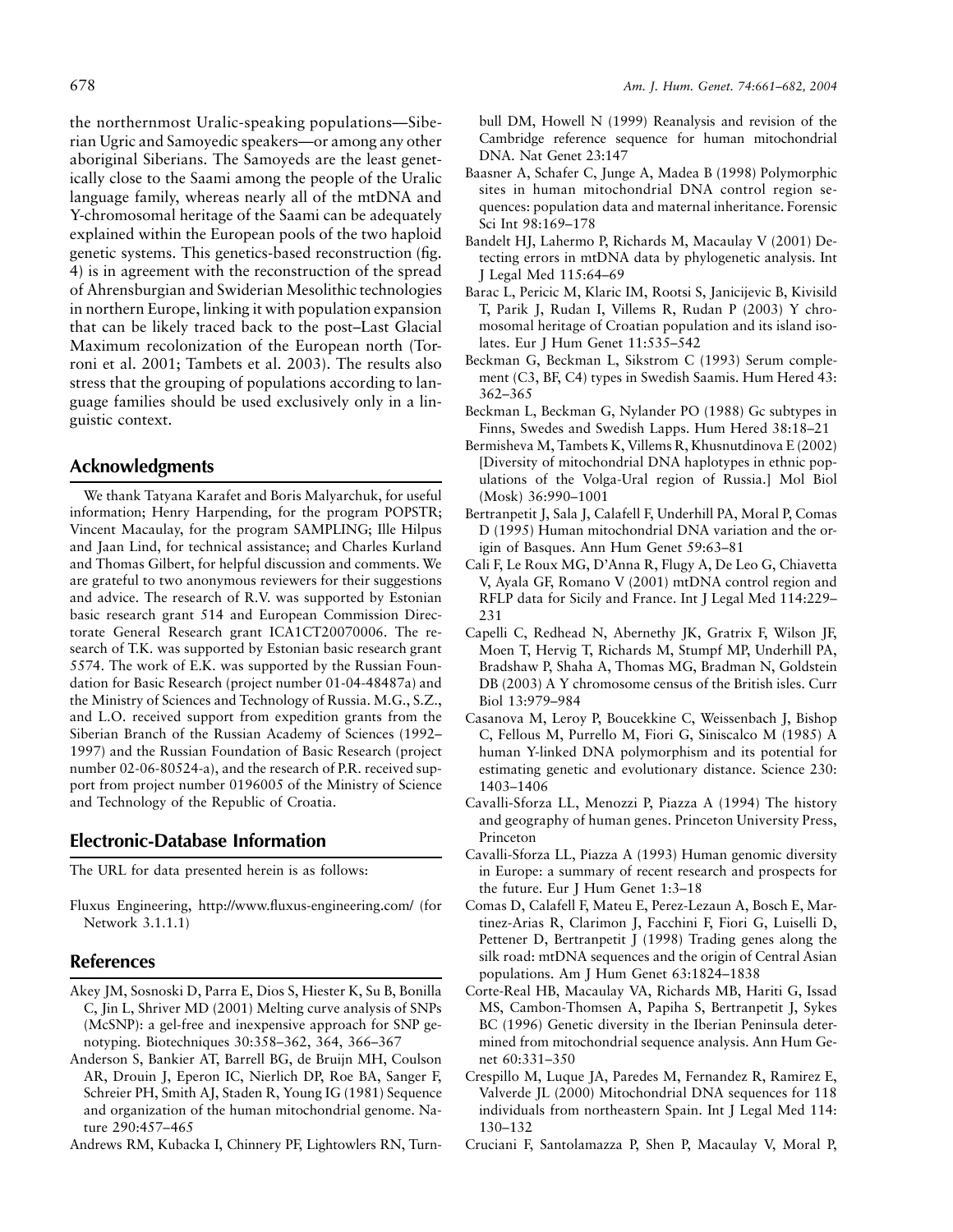Tambets et al.: mtDNA and NRY Variation of the Saami 679

Olckers A, Modiano D, Holmes S, Destro-Bisol G, Coia V, Wallace DC, Oefner PJ, Torroni A, Cavalli-Sforza LL, Scozzari R, Underhill PA (2002) A back migration from Asia to sub-Saharan Africa is supported by high-resolution analysis of human Y-chromosome haplotypes. Am J Hum Genet 70: 1197–1214

- Danan C, Sternberg D, Van Steirteghem A, Cazeneuve C, Duquesnoy P, Besmond C, Goossens M, Lissens W, Amselem S (1999) Evaluation of parental mitochondrial inheritance in neonates born after intracytoplasmic sperm injection. Am J Hum Genet 65:463–473
- de la Chapelle A, Wright FA (1998) Linkage disequilibrium mapping in isolated populations: the example of Finland revisited. Proc Natl Acad Sci USA 95:12416–12423.
- Delghandi M, Utsi E, Krauss S (1998) Saami mitochondrial DNA reveals deep maternal lineage clusters. Hum Hered 48: 108–114
- Derbeneva OA, Starikovskaya EB, Volod'ko NV, Wallace DC, Sukernik RI (2002*a*) [Mitochondrial DNA variation in Kets and Nganasans and the early peoples of Northern Eurasia]. Genetika 38:1554–1560
- Derbeneva OA, Starikovskaya EB, Wallace DC, Sukernik RI (2002*b*) Traces of early Eurasians in the Mansi of northwest Siberia revealed by mitochondrial DNA analysis. Am J Hum Genet 70:1009–1014
- Derenko MV, Grzybowski T, Malyarchuk BA, Dambueva IK, Denisova GA, Czarny J, Dorzhu CM, Kakpakov VT, Miscicka-Sliwka D, Wozniak M, Zakharov IA (2003) Diversity of mitochondrial DNA lineages in south Siberia. Ann Hum Genet 67:391–411
- Dimo-Simonin N, Grange F, Taroni F, Brandt-Casadevall C, Mangin P (2000) Forensic evaluation of mtDNA in a population from south west Switzerland. Int J Legal Med 113: 89–97
- Di Rienzo A, Wilson AC (1991) Branching pattern in the evolutionary tree for human mitochondrial DNA. Proc Natl Acad Sci USA 88:1597–1601
- Donner J (1995) The quaternary history of Scandinavia. Cambridge University Press, Cambridge
- Dupuy BM, Olaisen B (1996) mtDNA sequences in the Norwegian Saami and main population. In: Carracedo A, Brinkmann B, Bär W (eds) Advances in forensic haemogenetics, vol 6. Springer-Verlag, Berlin, Heidelberg, New York, pp 23–25
- Fedorova SA, Bermisheva MA, Villems R, Maksimova NR, Khusnutdinova EK (2003) [Analysis of mitochondrial DNA lineages in Yakuts.] Mol Biol (Mosk) 37:643–653
- Finnila¨ S, Hassinen IE, Ala-Kokko L, Majamaa K (2000) Phylogenetic network of the mtDNA haplogroup U in northern Finland based on sequence analysis of the complete coding region by conformation-sensitive gel electrophoresis. Am J Hum Genet 66:1017–1026
- Finnila¨ S, Lehtonen MS, Majamaa K (2001) Phylogenetic network for European mtDNA. Am J Hum Genet 68:1475– 1484
- Forster P, Cali F, Rohl A, Metspalu E, D'Anna R, Mirisola M, De Leo G, Flugy A, Salerno A, Ayala G, Kouvatsi A, Villems R, Romano V (2002) Continental and subcontinental distributions of mtDNA control region types. Int J Legal Med 116:99–108
- Forster P, Harding R, Torroni A, Bandelt H-J (1996) Origin

and evolution of Native American mtDNA variation: a reappraisal. Am J Hum Genet 59:935–945

- Francalacci P, Bertranpetit J, Calafell F, Underhill PA (1996) Sequence diversity of the control region of mitochondrial DNA in Tuscany and its implications for the peopling of Europe. Am J Phys Anthropol 100:443–460
- Guglielmino CR, Piazza A, Menozzi P, Cavalli-Sforza LL (1990) Uralic genes in Europe. Am J Phys Anthropol 83: 57–68
- Haetta OM (1996) The Sami: an indigenous people of the Arctic. Davvi Girji, Kárásjohka/Karasjoki, Vaasa
- Hammer MF, Horai S (1995) Y chromosomal DNA variation and the peopling of Japan. Am J Hum Genet 56:951–962
- Helgason A, Hickey E, Goodacre S, Bosnes V, Stefansson K, Ward R, Sykes B (2001) mtDNA and the islands of the North Atlantic: estimating the proportions of Norse and Gaelic ancestry. Am J Hum Genet 68:723–737
- Helgason A, Sigurethardottir S, Nicholson J, Sykes B, Hill EW, Bradley DG, Bosnes V, Gulcher JR, Ward R, Stefansson K (2000) Estimating Scandinavian and Gaelic ancestry in the male settlers of Iceland. Am J Hum Genet 67:697–717
- Herrnstadt C, Elson JL, Fahy E, Preston G, Turnbull DM, Anderson C, Ghosh SS, Olefsky JM, Beal MF, Davis RE, Howell N (2002) Reduced-median-network analysis of complete mitochondrial DNA coding-region sequences for the major African, Asian, and European haplogroups. Am J Hum Genet 70:1152–1171
- Hofmann S, Jaksch M, Bezold R, Mertens S, Aholt S, Paprotta A, Gerbitz KD (1997) Population genetics and disease susceptibility: characterization of central European haplogroups by mtDNA gene mutations, correlation with D loop variants and association with disease. Hum Mol Genet 6: 1835–1846
- Jobling MA, Tyler-Smith C (2003) The human Y chromosome: an evolutionary marker comes of age. Nat Rev Genet 4: 598–612
- Kaessmann H, Heissig F, von Haeseler A, Pääbo S (1999) DNA sequence variation in a non-coding region of low recombination on the human X chromosome. Nat Genet 22:78– 81
- Karafet TM, Osipova LP, Gubina MA, Posukh OL, Zegura SL, Hammer MF (2002) High levels of Y-chromosome differentiation among native Siberian populations and the genetic signature of a boreal hunter-gatherer way of life. Hum Biol 74:761–789
- Kittles RA, Bergen AW, Urbanek M, Virkkunen M, Linnoila M, Goldman D, Long JC (1999) Autosomal, mitochondrial, and Y chromosome DNA variation in Finland: evidence for a male-specific bottleneck. Am J Phys Anthropol 108:381– 399
- Kivisild T, Rootsi S, Metspalu M, Mastana S, Kaldma K, Parik J, Metspalu E, Adojaan M, Tolk HV, Stepanov V, Golge M, Usanga E, Papiha SS, Cinnioglu C, King R, Cavalli-Sforza L, Underhill PA, Villems R (2003) The genetic heritage of the earliest settlers persists both in Indian tribal and caste populations. Am J Hum Genet 72:313–332
- Kivisild T, Tolk H-V, Parik J, Wang Y, Papiha SS, Bandelt H-J, Villems R (2002) The emerging limbs and twigs of the East Asian mtDNA tree. Mol Biol Evol 19:1737–1751
- Kolman C, Sambuughin N, Bermingham E (1996) Mitochondrial DNA analysis of Mongolian populations and impli-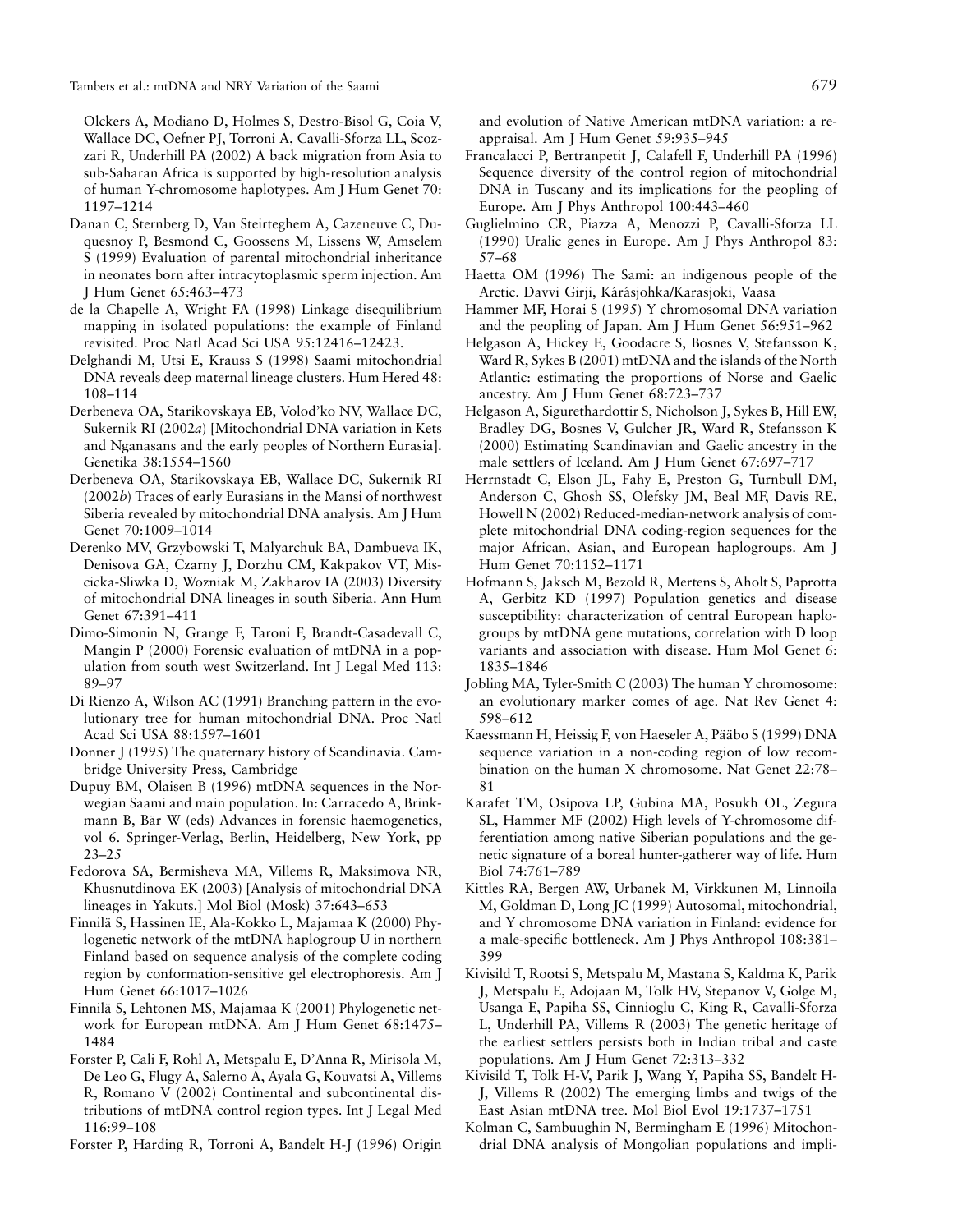cations for the origin of New World founders. Genetics 142: 1321–1334

- Kong QP, Yao YG, Liu M, Shen SP, Chen C, Zhu CL, Palanichamy MG, Zhang YP (2003*a*) Mitochondrial DNA sequence polymorphisms of five ethnic populations from northern China. Hum Genet 113:391–405
- Kong QP, Yao YG, Sun C, Bandelt HJ, Zhu CL, Zhang YP (2003*b*) Phylogeny of East Asian mitochondrial DNA lineages inferred from complete sequences. Am J Hum Genet 73:671–676
- Kozlowski J, Bandi HG (1984) The paleohistory of circumpolar arctic colonization. Arctic 37:359–372
- Lahermo P, Sajantila A, Sistonen P, Lukka M, Aula P, Peltonen L, Savontaus ML (1996) The genetic relationship between the Finns and the Finnish Saami (Lapps): analysis of nuclear DNA and mtDNA. Am J Hum Genet 58:1309–1322
- Laitinen V, Lahermo P, Sistonen P, Savontaus ML (2002) Ychromosomal diversity suggests that Baltic males share common Finno-Ugric-speaking forefathers. Hum Hered 53:68– 78
- Lutz S, Weisser HJ, Heizmann J, Pollak S (1998) Location and frequency of polymorphic positions in the mtDNA control region of individuals from Germany. Int J Legal Med 111: 67–77
- Macaulay VA, Richards MB, Hickey E, Vega E, Cruciani F, Guida V, Scozzari R, Bonne-Tamir B, Sykes B, Torroni A (1999) The emerging tree of West Eurasian mtDNAs: a synthesis of control-region sequences and RFLPs. Am J Hum Genet 64:232–249
- Malyarchuk BA, Derenko MV (2001) Mitochondrial DNA variability in Russians and Ukrainians: implications to the origin of the Eastern Slavs. Ann Hum Genet 65:63–78
- Malyarchuk BA, Grzybowski T, Derenko MV, Czarny J, Drobnic K, Miscicka-Sliwka D (2003) Mitochondrial DNA variability in Bosnians and Slovenians. Ann Hum Genet 67: 412–425
- Malyarchuk BA, Grzybowski T, Derenko MV, Czarny J, Wozniak M, Miscicka-Sliwka D (2002) Mitochondrial DNA variability in Poles and Russians. Ann Hum Genet 66:261–283
- Mathias N, Bayes M, Tyler-Smith C (1994) Highly informative compound haplotypes for the human Y chromosome. Hum Mol Genet 3:115–123
- Meinilä M, Finnilä S, Majamaa K (2001) Evidence for mtDNA admixture between the Finns and the Saami. Hum Hered 52:160–170
- Metspalu E, Kivisild T, Kaldma K, Parik J, Reidla M, Tambets K, Villems R (1999) The trans-Caucasus and the expansion of the Caucasoid-specific human mitochondrial DNA. In: Papiha S, Deka R, Chakraborty R (eds) Genomic diversity: application in human population genetics. Kluwer Academic/ Plenum Publishers, New York, pp 121–134
- Mogentale-Profizi N, Chollet L, Stevanovitch A, Dubut V, Poggi C, Pradie MP, Spadoni JL, Gilles A, Beraud-Colomb E (2001) Mitochondrial DNA sequence diversity in two groups of Italian Veneto speakers from Veneto. Ann Hum Genet 65:153–166
- Nei M (1987) Molecular evolutionary genetics. Columbia University Press, New York, pp 145–163
- Nevanlinna HR (1972) The Finnish population structure. A genetic and genealogical study. Hereditas 71:195–236
- Nygaard S (1989) The stone age of Northern Scandinavia: a review. J World Prehistory 3:71–116
- Opdal SH, Rognum TO, Vege A, Stave AK, Dupuy BM, Egeland T (1998) Increased number of substitutions in the Dloop of mitochondrial DNA in the sudden infant death syndrome. Acta Paediatr 87:1039–1044
- Orekhov V, Poltoraus A, Zhivotovsky LA, Spitsyn V, Ivanov P, Yankovsky N (1999) Mitochondrial DNA sequence diversity in Russians. FEBS Letters 445:197–201
- Pakendorf B, Wiebe V, Tarskaia LA, Spitsyn VA, Soodyall H, Rodewald A, Stoneking M (2003) Mitochondrial DNA evidence for admixed origins of central Siberian populations. Am J Phys Anthropol 120:211–224
- Parson W, Parsons TJ, Scheithauer R, Holland MM (1998) Population data for 101 Austrian Caucasian mitochondrial DNA d-loop sequences: application of mtDNA sequence analysis to a forensic case. Int J Legal Med 111:124–132
- Passarino G, Cavalleri GL, Lin AA, Cavalli-Sforza LL, Borresen-Dale AL, Underhill PA (2002) Different genetic components in the Norwegian population revealed by the analysis of mtDNA and Y chromosome polymorphisms. Eur J Hum Genet 10:521–529
- Peltonen L, Palotie A, Lange K (2000) Use of population isolates for mapping complex traits. Nat Rev Genet 1:182–190
- Pereira L, Prata MJ, Amorim A (2000) Diversity of mtDNA lineages in Portugal: not a genetic edge of European variation. Ann Hum Genet 64:491–506
- Pfeiffer H, Brinkmann B, Huhne J, Rolf B, Morris AA, Steighner R, Holland MM, Forster P (1999) Expanding the forensic German mitochondrial DNA control region database: genetic diversity as a function of sample size and microgeography. Int J Legal Med 112:291–298
- Pfeiffer H, Forster P, Ortmann C, Brinkmann B (2001) The results of an mtDNA study of 1,200 inhabitants of a German village in comparison to other Caucasian databases and its relevance for forensic casework. Int J Legal Med 114:169– 172
- Piercy R, Sullivan KM, Benson N, Gill P (1993) The application of mitochondrial DNA typing to the study of white Caucasian genetic identification. Int J Legal Med 106:85– 90
- Pult I, Sajantila A, Simanainen J, Georgiev O, Schaffner W, Pääbo S (1994) Mitochondrial DNA sequences from Switzerland reveal striking homogeneity of European populations. Biol Chem Hoppe Seyler 375:837–840
- Puzyrev VP, Stepanov VA, Golubenko MV, Puzyrev KV, Maximova NR, Kharkov VN, Spiridonova MG, Nogovitsyna AN (2003) mtDNA and Y-chromosome lineages in the Yakut population. Genetika 39:975–981
- Raitio M, Lindroos K, Laukkanen M, Pastinen T, Sistonen P, Sajantila A, Syvanen A (2001) Y-chromosomal SNPs in Finno-Ugric-speaking populations analyzed by minisequencing on microarrays. Genome Res 11:471–482
- Richards M, Corte-Real H, Forster P, Macaulay V, Wilkinson-Herbots H, Demaine A, Papiha S, Hedges R, Bandelt HJ, Sykes B (1996) Paleolithic and Neolithic lineages in the European mitochondrial gene pool. Am J Hum Genet 59:185– 203
- Richards M, Macaulay V, Hickey E, Vega E, Sykes B, Guida V, Rengo C, et al (2000) Tracing European founder lineages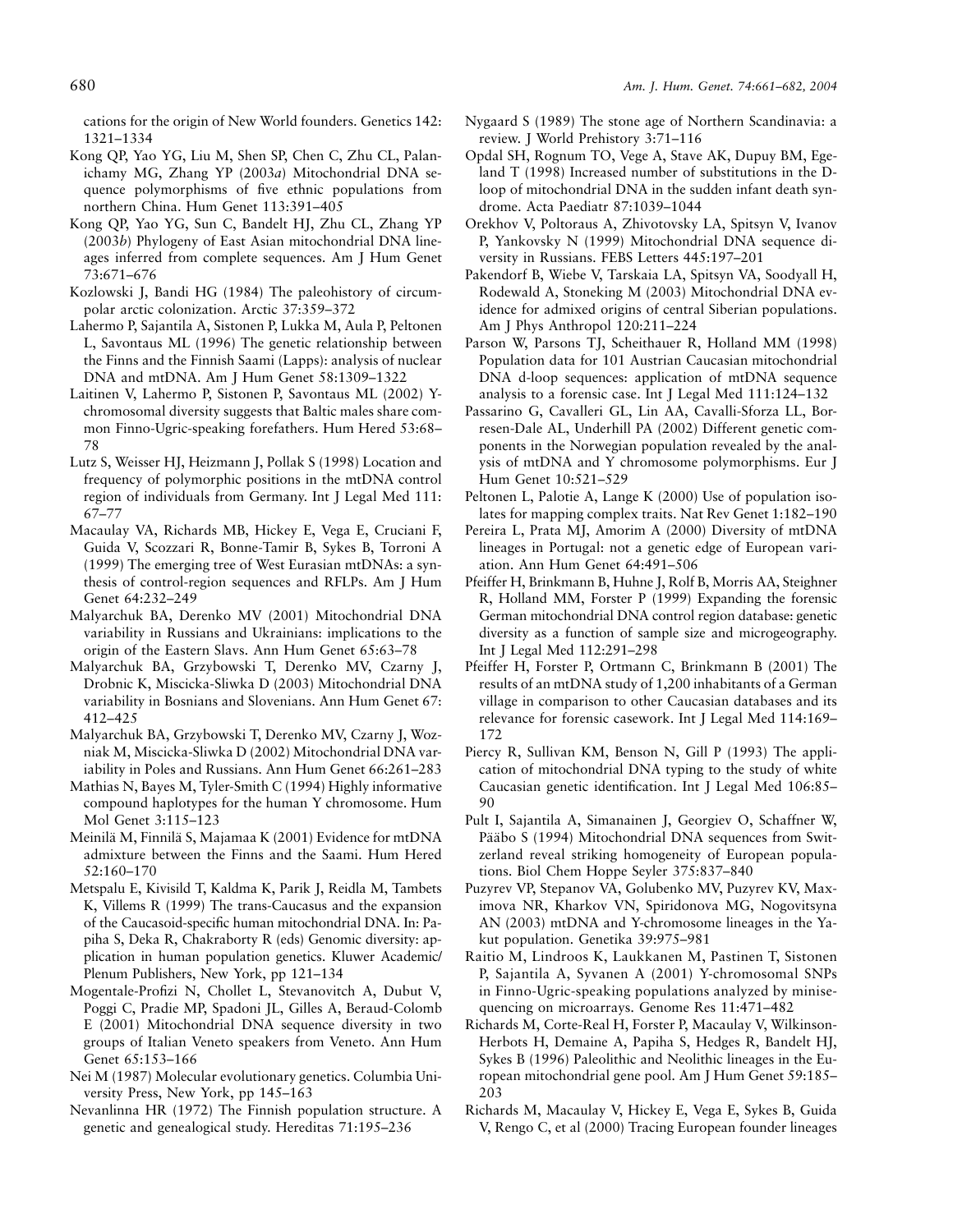in the Near Eastern mtDNA pool. Am J Hum Genet 67: 1251–1276

- Richards M, Macaulay V, Torroni A, Bandelt HJ (2002) In search of geographical patterns in European mitochondrial DNA. Am J Hum Genet 71:1168–1174
- Richards MB, Macaulay VA, Bandelt H-J, Sykes BC (1998) Phylogeography of mitochondrial DNA in western Europe. Ann Hum Genet 62:241–260
- Rootsi S, Kivisild T, Tambets K, Adojaan M, Parik J, Reidla M, Metspalu E, Laos S, Tolk HV, Villems R (2000) On the phylogeographic context of sex-specific genetic markers of Finno-Ugric populations. In: Künnap A (ed) The roots of peoples and languages of Northern Eurasia II and III. University of Tartu, Division of Uralic Languages/Societas Historiae Fenno-Ugricae, Tartu, pp 148–164
- Rosser ZH, Zerjal T, Hurles ME, Adojaan M, Alavantic D, Amorim A, Amos W, et al (2000) Y-chromosomal diversity in Europe is clinal and influenced primarily by geography, rather than by language. Am J Hum Genet 67:1526–1543
- Rousselet F, Mangin P (1998) Mitochondrial DNA polymorphisms: a study of 50 French Caucasian individuals and application to forensic casework. Int J Legal Med 111:292– 298
- Saillard J, Evseva I, Tranebjaerg L, Norby S (2000) Mitochondrial DNA diversity among Nenets. In: Renfrew C, Boyle K (eds) Archaeogenetics: DNA and the population prehistory of Europe. McDonald Institute for Archaeological Research Monograph Series, Cambridge University Press, Cambridge, pp 255–258
- Saillard J, Forster P, Lynnerup N, Bandelt H-J, Nørby S (2000) mtDNA variation among Greenland Eskimos: the edge of the Beringian expansion. Am J Hum Genet 67:718–726
- Sajantila A, Lahermo P, Anttinen T, Lukka M, Sistonen P, Savontaus ML, Aula P, Beckman L, Tranebjaerg L, Gedde-Dahl T, Issel-Tarver L, DiRienzo A, Pääbo S (1995) Genes and languages in Europe: an analysis of mitochondrial lineages. Genome Res 5:42–52
- Sajantila A, Pääbo S (1995) Language replacement in Scandinavia. Nat Genet 11:359–360
- Sajantila A, Salem AH, Savolainen P, Bauer K, Gierig C, Pääbo S (1996) Paternal and maternal DNA lineages reveal a bottleneck in the founding of the Finnish population. Proc Natl Acad Sci USA 93:12035–12039
- Salas A, Comas D, Lareu MV, Bertranpetit J, Carracedo A (1998) mtDNA analysis of the Galician population: a genetic edge of European variation. Eur J Hum Genet 6:365–375
- Sambrook J, Fritsch EF, Maniatis T (1989) Molecular cloning: a laboratory manual. Cold Spring Harbor Laboratory Press, Cold Spring Harbor, NY
- Sammallahti P (1998) The Saami languages: an introduction. Davvi Girji, Kárásjohka/Karasjoki, Vaasa
- Sanchez JJ, Børsting C, Hallenberg C, Buchard A, Hernandez A, Morling N (2003) Multiplex PCR and minisequencing of SNPs—a model with 35 Y chromosome SNPs. Forensic Sci Int 137:74–84
- Schurr TG, Sukernik RI, Starikovskaya YB, Wallace DC (1999) Mitochondrial DNA variation in Koryaks and Itel'men: population replacement in the Okhotsk Sea-Bering Sea region during the Neolithic. Am J Phys Anthropol 108:1–39

Seielstad M, Yuldasheva N, Singh N, Underhill P, Oefner P,

Shen P, Wells RS (2003) A novel Y-chromosome variant puts an upper limit on the timing of first entry into the Americas. Am J Hum Genet 73:700–705

- Semino O, Passarino G, Oefner PJ, Lin AA, Arbuzova S, Beckman LE, De Benedictis G, Francalacci P, Kouvatsi A, Limborska S, Marcikiae M, Mika A, Mika B, Primorac D, Santachiara-Benerecetti AS, Cavalli-Sforza LL, Underhill PA (2000) The genetic legacy of Paleolithic *Homo sapiens sapiens* in extant Europeans: a Y chromosome perspective. Science 290:1155–1159
- Sumkin VJ (1990) On the ethnogenesis of the Saami: an archaeological view. Acta Borealia 7:3–20
- Tagliabracci A, Turchi C, Buscemi L, Sassaroli C (2001) Polymorphism of the mitochondrial DNA control region in Italians. Int J Legal Med 114:224–228
- Tambets K, Kivisild T, Metspalu E, Parik J, Kaldma K, Laos S, Tolk HV, Gölge M, Demirtas H, Geberhiwot T, Papiha SS, De Stefano GF, Villems R (2000) The topology of the maternal lineages of the Anatolian and Trans-Caucasus populations and the peopling of the Europe: some preliminary considerations. In: Renfrew C, Boyle K (eds) Archaeogenetics: DNA and the population prehistory of Europe. McDonald Institute for Archaeological Research Monograph Series, Cambridge University Press, Cambridge, pp 219–235
- Tambets K, Tolk HV, Kivisild T, Metspalu E, Parik J, Reidla M, Voevoda M, Damba L, Bermisheva M, Khusnutdinova E, Golubenko M, Stepanov V, Puzyrev V, Usanga E, Rudan P, Beckman L, Villems R (2003) Complex signals for population expansions in Europe and beyond. In: Bellwood P, Renfrew C (eds) Examining the farming/language dispersal hypothesis. McDonald Institute for Archaeological Research Monograph Series, Cambridge University Press, Cambridge, pp 449–458
- Tolk HV, Pericic M, Barac L, Klaric IM, Janicijevic B, Rudan I, Parik J, Villems R, Rudan P (2000) mtDNA haplogroups in the populations of Croatian Adriatic Islands. Coll Antropol 24:267–280
- Torroni A, Bandelt H-J, D'Urbano L, Lahermo P, Moral P, Sellitto D, Rengo C, et al (1998) mtDNA analysis reveals a major late Paleolithic population expansion from southwestern to northeastern Europe. Am J Hum Genet 62:1137– 1152
- Torroni A, Bandelt H-J, Macaulay V, Richards M, Cruciani F, Rengo C, Martinez-Cabrera V, et al (2001) A signal, from human mtDNA, of postglacial recolonization in Europe. Am J Hum Genet 69:844–852
- Torroni A, Huoponen K, Francalacci P, Petrozzi M, Morelli L, Scozzari R, Obinu D, Savontaus ML, Wallace DC (1996) Classification of European mtDNAs from an analysis of three European populations. Genetics 144:1835–1850
- Torroni A, Miller JA, Moore LG, Zamudio S, Zhuang J, Droma T, Wallace DC (1994) Mitochondrial DNA analysis in Tibet: implications for the origin of the Tibetan population and its adaptation to high altitude. Am J Phys Anthropol 93:189–199
- Torroni A, Schurr TG, Yang CC, Szathmary EJ, Williams RC, Schanfield MS, Troup GA, Knowler WC, Lawrence DN, Weiss KM, Wallace DC (1992) Native American mitochondrial DNA analysis indicates that the Amerind and the Na-